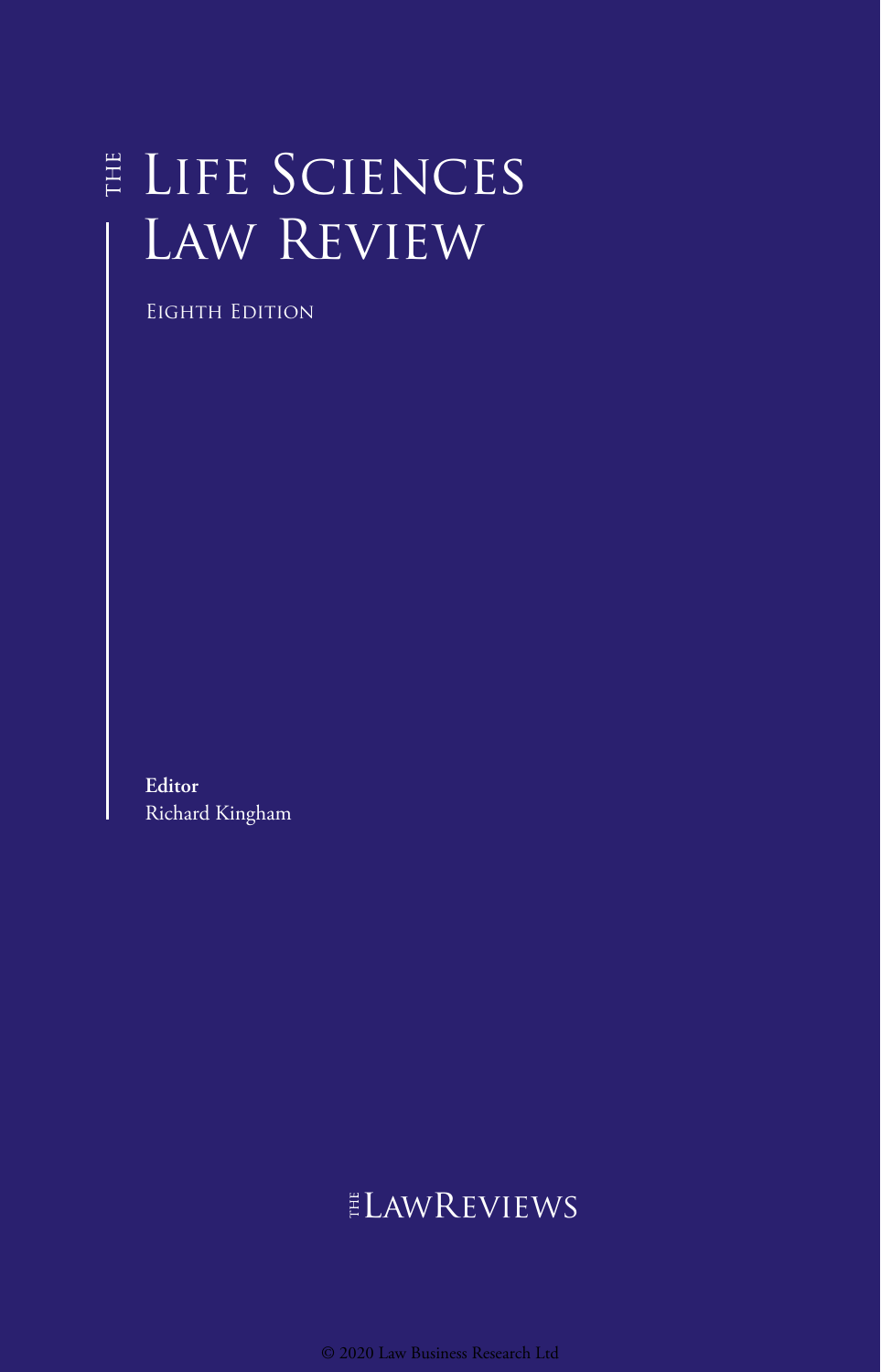# E LIFE SCIENCES LAW REVIEW

Eighth Edition

Reproduced with permission from Law Business Research Ltd This article was first published in April 2020 For further information please contact Nick.Barette@thelawreviews.co.uk

**Editor** Richard Kingham

# ELAWREVIEWS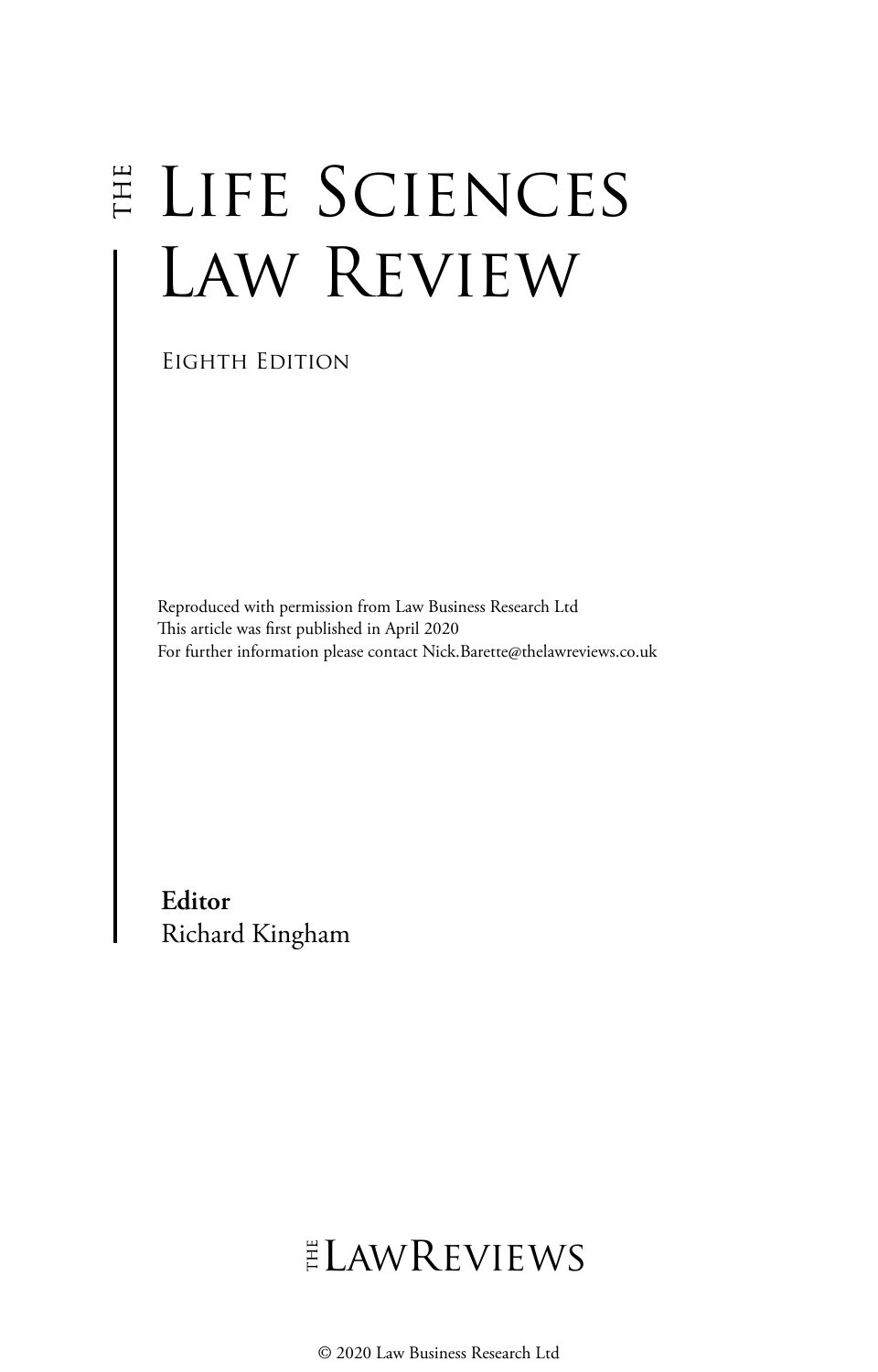#### PUBLISHER Tom Barnes

#### SENIOR BUSINESS DEVELOPMENT MANAGER Nick Barette

BUSINESS DEVELOPMENT MANAGER Joel Woods

SENIOR ACCOUNT MANAGERS Pere Aspinall, Jack Bagnall

ACCOUNT MANAGERS Olivia Budd, Katie Hodgetts, Reece Whelan

PRODUCT MARKETING EXECUTIVE Rebecca Mogridge

> RESEARCH LEAD Kieran Hansen

EDITORIAL COORDINATOR Tommy Lawson

PRODUCTION AND OPERATIONS DIRECTOR Adam Myers

> PRODUCTION EDITOR Caroline Herbert

> > SUBEDITOR Claire Ancell

CHIEF EXECUTIVE OFFICER Nick Brailey

Published in the United Kingdom by Law Business Research Ltd, London Meridian House, 34-35 Farringdon Street, London, EC4A 4HL, UK © 2020 Law Business Research Ltd www.TheLawReviews.co.uk

No photocopying: copyright licences do not apply. The information provided in this publication is general and may not apply in a specific situation, nor does it necessarily represent the views of authors' firms or their clients. Legal advice should always be sought before taking any legal action based on the information provided. The publishers accept no responsibility for any acts or omissions contained herein. Although the information provided was accurate as at February 2020, be advised that this is a developing area. Enquiries concerning reproduction should be sent to Law Business Research, at the address above. Enquiries concerning editorial content should be directed to the Publisher – tom.barnes@lbresearch.com

ISBN 978-1-83862-476-7

Printed in Great Britain by Encompass Print Solutions, Derbyshire Tel: 0844 2480 112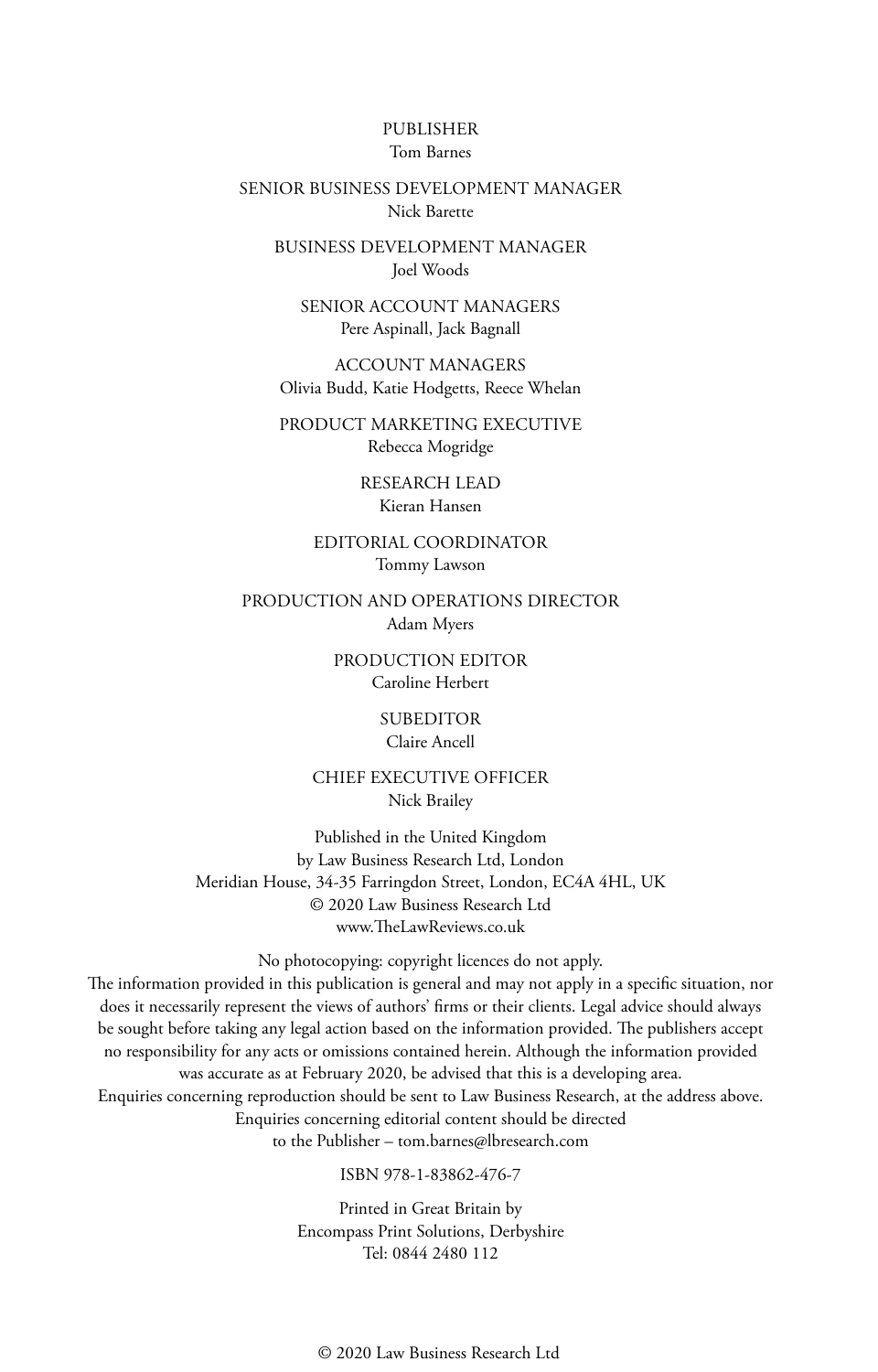# ACKNOWLEDGEMENTS

The publisher acknowledges and thanks the following for their assistance throughout the preparation of this book:

ANAND AND ANAND

#### ANTHIAZAMMIT LEGAL

BIRD & BIRD

CASTRÉN & SNELLMAN ATTORNEYS LTD

#### CHANDLER MHM LIMITED

CIRIO ADVOKATBYRÅ

COVINGTON & BURLING LLP

DE GAULLE FLEURANCE & ASSOCIÉS

ESTUDIO BECCAR VARELA

FIALDINI EINSFELD ADVOGADOS

GORODISSKY & PARTNERS LAW FIRM

JONES DAY

KABRAJI & TALIBUDDIN

KIM & CHANG

LATIN LEX

LEE AND LI, ATTORNEYS-AT-LAW

LEGˆA ABOGADOS

MANNHEIMER SWARTLING ADVOKATBYRÅ

NYBORG & RØRDAM LAW FIRM P/S

POLAK & PARTNER RECHTSANWÄLTE GMBH

RODRIGO, ELÍAS & MEDRANO ABOGADOS

SÁNCHEZ DEVANNY

#### SHUSAKU YAMAMOTO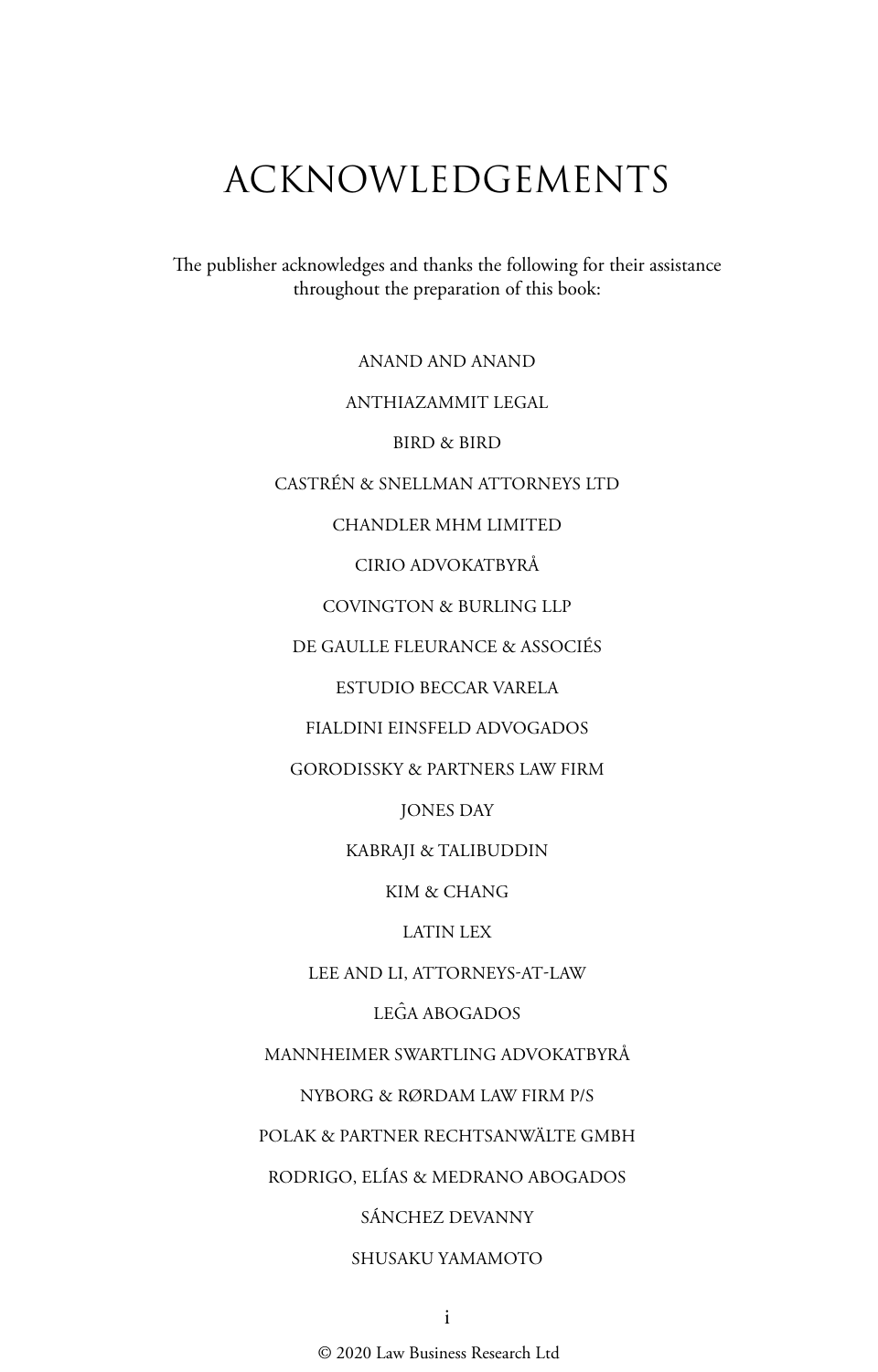## SOŁTYSIŃSKI, KAWECKI & SZLĘZAK STUDIO PROFESSIONALE ASSOCIATO A BAKER & MCKENZIE VIEIRA DE ALMEIDA WALDER WYSS LTD WOLF THEISS WONGPARTNERSHIP LLP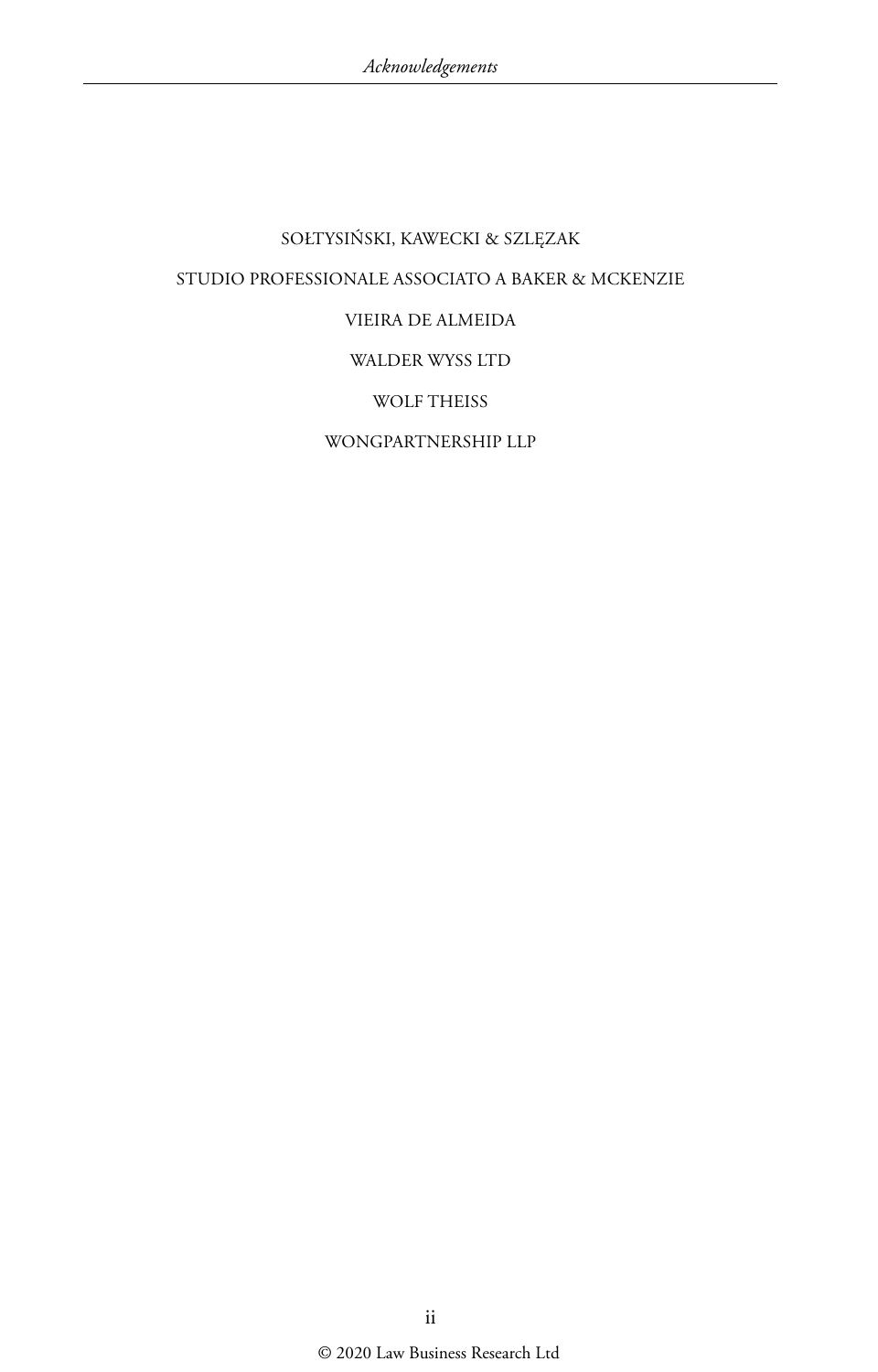# CONTENTS

| Richard Kingham |                                                                    |  |
|-----------------|--------------------------------------------------------------------|--|
| Chapter 1       |                                                                    |  |
|                 | Richard Kingham                                                    |  |
| Chapter 2       |                                                                    |  |
|                 | Emilio N Vogelius                                                  |  |
| Chapter 3       |                                                                    |  |
|                 | Anthony Muratore and Jenny Wong                                    |  |
| Chapter 4       |                                                                    |  |
|                 | Karina Hellbert                                                    |  |
| Chapter 5       |                                                                    |  |
|                 | Bart Van Vooren and Rosa Oyarzabal                                 |  |
| Chapter 6       |                                                                    |  |
|                 | Alexandre Einsfeld, Joaquim Augusto Melo de Queiroz and Ivan Cunha |  |
| Chapter 7       |                                                                    |  |
|                 | John Balzano and Aaron Gu                                          |  |
| Chapter 8       |                                                                    |  |
|                 | Kamila Seberová                                                    |  |
| Chapter 9       |                                                                    |  |
|                 | Karin Absalonsen                                                   |  |
| Chapter 10      |                                                                    |  |
|                 | Grant Castle and Robin Blaney                                      |  |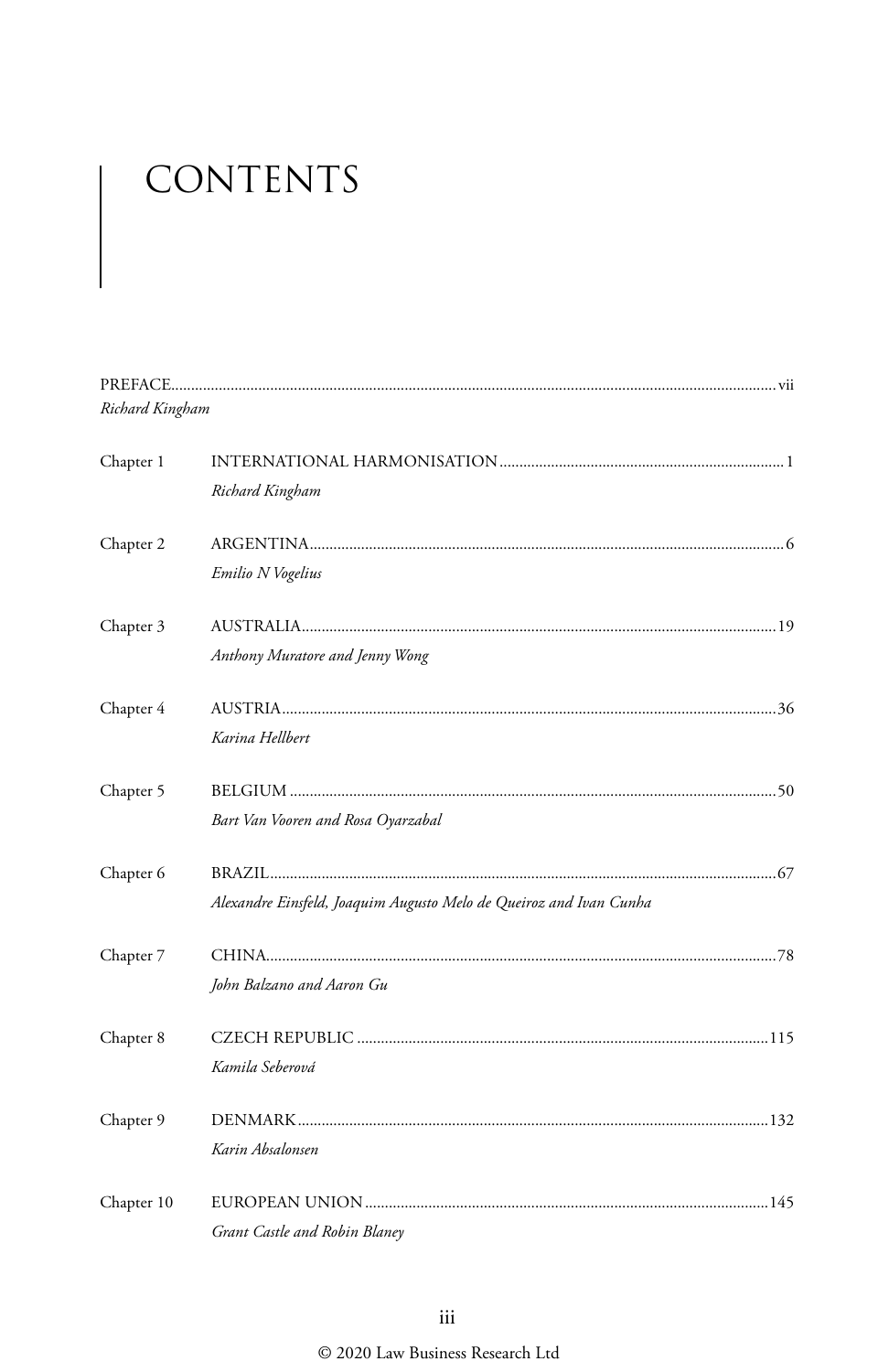| Chapter 11 |                                                               |  |
|------------|---------------------------------------------------------------|--|
|            | Hanna Paloheimo and Hilma-Karoliina Markkanen                 |  |
| Chapter 12 |                                                               |  |
|            | Cécile Théard-Jallu and Xavier Vuitton                        |  |
| Chapter 13 |                                                               |  |
|            | Pravin Anand and Archana Shanker                              |  |
| Chapter 14 |                                                               |  |
|            | Roberto Cursano, Riccardo Ovidi and Irene Carlet              |  |
| Chapter 15 |                                                               |  |
|            | Takeshi S Komatani                                            |  |
| Chapter 16 |                                                               |  |
|            | Felipe Coronel C                                              |  |
| Chapter 17 |                                                               |  |
|            | Anthia A Zammit                                               |  |
| Chapter 18 |                                                               |  |
|            | José Alberto Campos-Vargas                                    |  |
| Chapter 19 |                                                               |  |
|            | Arlin Merchant                                                |  |
| Chapter 20 |                                                               |  |
|            | María del Carmen Alvarado Bayo and Ricardo De Vettor Pinillos |  |
| Chapter 21 |                                                               |  |
|            | Ewa Skrzydło-Tefelska and Jacek Myszko                        |  |
| Chapter 22 |                                                               |  |
|            | Francisca Paulouro and Inês Caldas de Almeida                 |  |
| Chapter 23 |                                                               |  |
|            | Evgeny Alexandrov and Ilya Goryachev                          |  |
| Chapter 24 |                                                               |  |
|            | Melanie Ho and Chang Man Phing                                |  |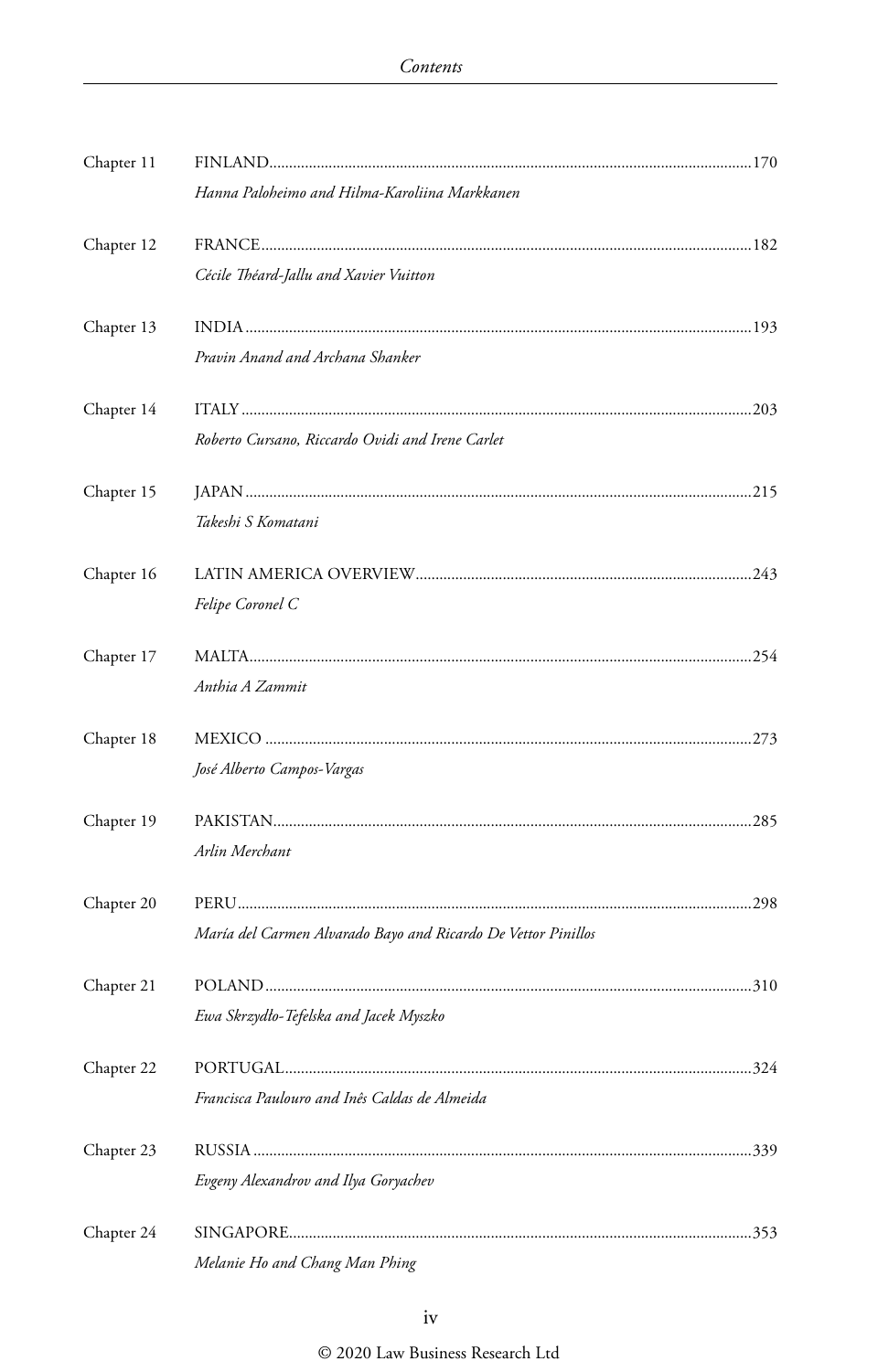| Chapter 25 |                                                                                              |  |
|------------|----------------------------------------------------------------------------------------------|--|
|            | Yong Hoon Cho and Myung Soon Chung                                                           |  |
| Chapter 26 |                                                                                              |  |
|            | Raquel Ballesteros                                                                           |  |
| Chapter 27 |                                                                                              |  |
|            | Camilla Appelgren and Odd Swarting                                                           |  |
| Chapter 28 |                                                                                              |  |
|            | Andreas Wildi and Celine Weber                                                               |  |
| Chapter 29 |                                                                                              |  |
|            | Katherine Juang, Jill Niu and Daisy Wang                                                     |  |
| Chapter 30 |                                                                                              |  |
|            | Jessada Sawatdipong, Pranat Laohapairoj, Suphakorn Chueabunchai and<br>Noraseth Ohpanayikool |  |
| Chapter 31 |                                                                                              |  |
|            | Melissa Murray and Surabhi Singhi                                                            |  |
| Chapter 32 |                                                                                              |  |
|            | Grant Castle and Sarah Cowlishaw                                                             |  |
| Chapter 33 |                                                                                              |  |
|            | Krista Hessler Carver and Richard Kingham                                                    |  |
| Chapter 34 |                                                                                              |  |
|            | Rosa Virginia Superlano and Victoria Montero                                                 |  |
| Appendix 1 |                                                                                              |  |
| Appendix 2 |                                                                                              |  |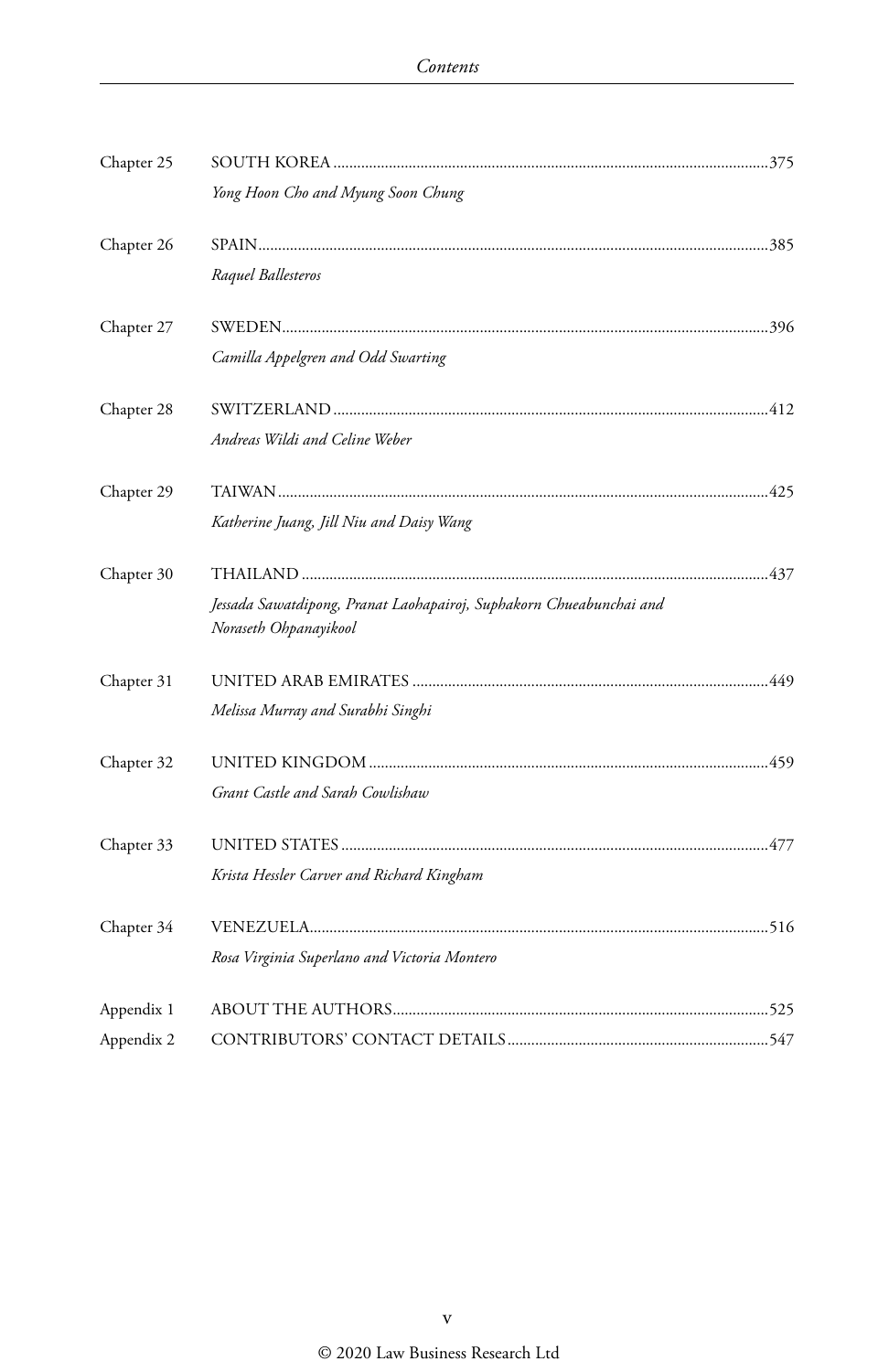# PREFACE

The eighth edition of *The Life Sciences Law Review* covers a total of 33 jurisdictions, providing an overview of legal requirements of interest to pharmaceutical, biotechnology and medical device companies. The chapters are arranged so as to describe requirements throughout the life cycle of a regulated product, from discovery to clinical trials, the marketing authorisation process and post-approval controls. Certain other legal matters of special interest to manufacturers of medical products – including administrative remedies, pricing and reimbursement, competition law, special liability regimes and commercial transactions – are also covered. Finally, there is a special chapter on international harmonisation, which is of increasing importance in many of the regulatory systems that are described in the national chapters.

The past year has seen a number of significant developments. Shortly after the publication date for this edition, the European Union will begin enforcing significant changes in the regulatory regime for medical devices. The United States is considering measures to improve the transparency of pricing for prescription drugs. The United Kingdom is addressing changes to drug regulatory systems that must accompany the country's withdrawal from the EU, and drug and device manufacturers are actively planning for the effects of Brexit on their supply chains. The governments in India and China continue to consider changes in their regulatory systems for drugs and medical devices.

It is vitally important that lawyers who advise companies in the life sciences sector and the business executives whom they serve have a working knowledge of the regulations and policies that govern drugs, biologics and medical devices. It is equally important to keep up to date with developments in the regulatory systems, which govern access to the market, pricing and reimbursement, advertising and promotion, and numerous other matters that are essential to success. It is our hope that this annual publication will be helpful in this respect.

All of the chapters have been written by leading experts within the relevant jurisdiction. They are an impressive group, and it is a pleasure to be associated with them in the preparation of this publication.

#### **Richard Kingham**

Covington & Burling LLP Washington, DC February 2020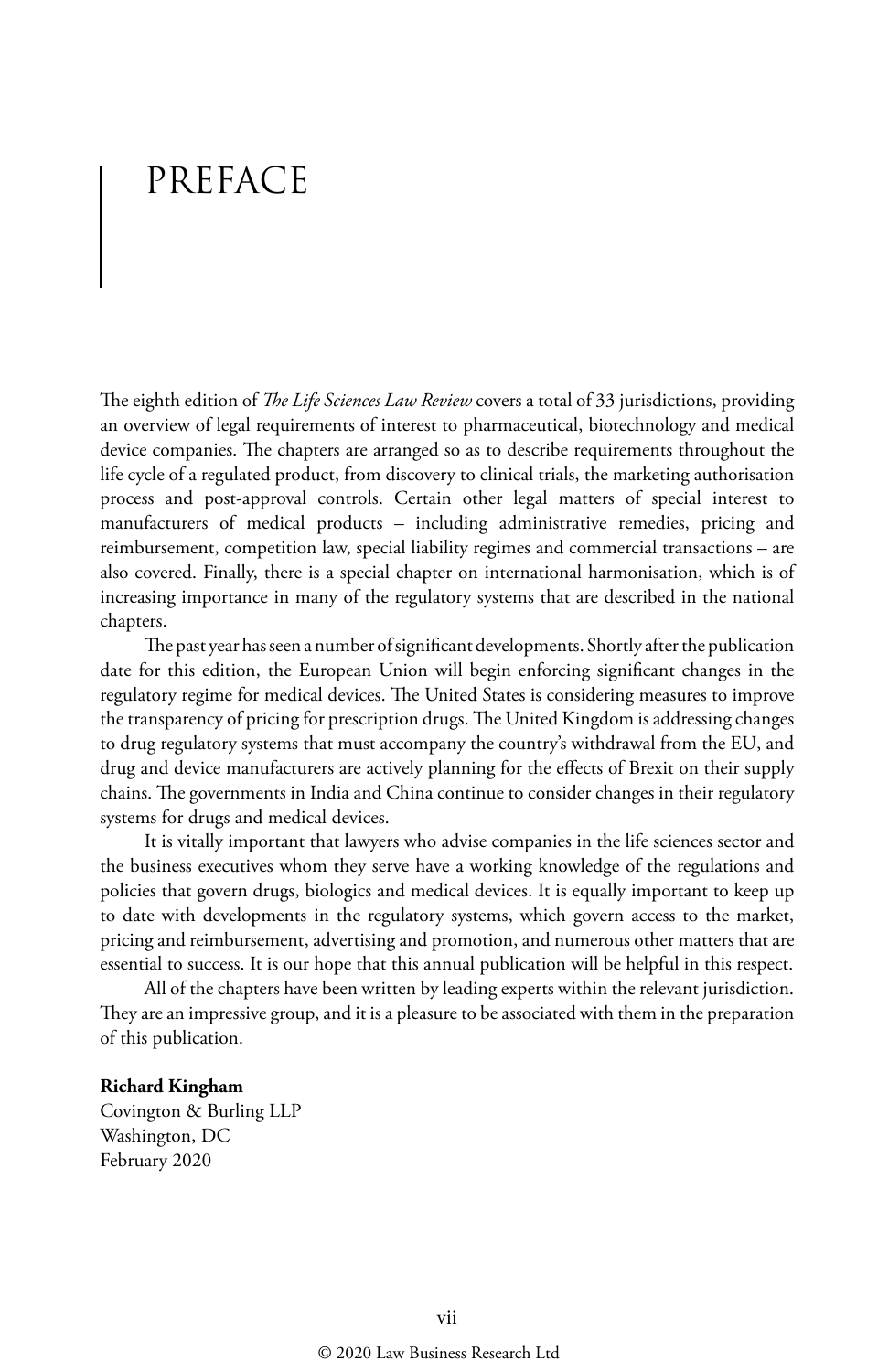## SINGAPORE

*Melanie Ho and Chang Man Phing*<sup>1</sup>

#### **I INTRODUCTION**

The life sciences industry in Singapore is regulated by the Health Sciences Authority (HSA),<sup>2</sup> operating under the oversight of the Singapore Ministry of Health (MOH). Regulation of health products such as pharmaceuticals, cosmetics, medical devices fall under the purview of the HSA.

The regulatory framework for medicinal and other health-related products consists of the Health Products Act (Chapter 122D) (HPA), the Medicines Act (Chapter 176) (MA), the Medicines (Advertisement and Sale) Act (Chapter 177), the Poisons Act (Chapter 234) and the Sale of Drugs Act (Chapter 282), with subsidiary legislation and guidelines as promulgated by the HSA, the MOH and the Singapore Medical Council (SMC), which regulates registered medical practitioners.3 In particular, the SMC Ethical Code and Ethical Guidelines (ECEG 2016) set ethical benchmarks for medical practitioners.

Human biomedical research is regulated by the Human Biomedical Research Act (HBRA)<sup>4</sup> and subsidiary legislation, namely, the Human Biomedical Research Regulations 2017, the Human Biomedical Research (Restricted Research) Regulations 2017, the Human Biomedical Research (Exemption) Regulations 2018, the Human Biomedical Research (Tissue Banking) Regulations 2019, the Human Biomedical Research (Requirements for Appropriate Consent – Exemptions) Regulations 2019, and the Human Biomedical Research (Tissue Banking and Notification – Exemption) Regulations 2019. The legislation is supplemented by the Ethics Guidelines for Human Biomedical Research (the Ethics Guidelines) of the Bioethics Advisory Committee (BAC).

Competition issues arising out of the pharmaceutical and medical sector are regulated under the Competition Act (Chapter 50B). Privacy issues arising out of clinical trials are regulated under the Personal Data Protection Act<sup>5</sup> and the relevant subsidiary legislation of the MA and HPA.6

<sup>1</sup> Melanie Ho and Chang Man Phing are partners at WongPartnership LLP.

<sup>2</sup> A body established under the Health Sciences Authority Act (Chapter 122C).

<sup>4</sup> Act No. 29 of 2015.

<sup>5</sup> Act No. 26 of 2012.

<sup>6</sup> Health Products (Clinical Trials) Regulations 2016 and Medicines (Clinical Trials) Regulations 2016.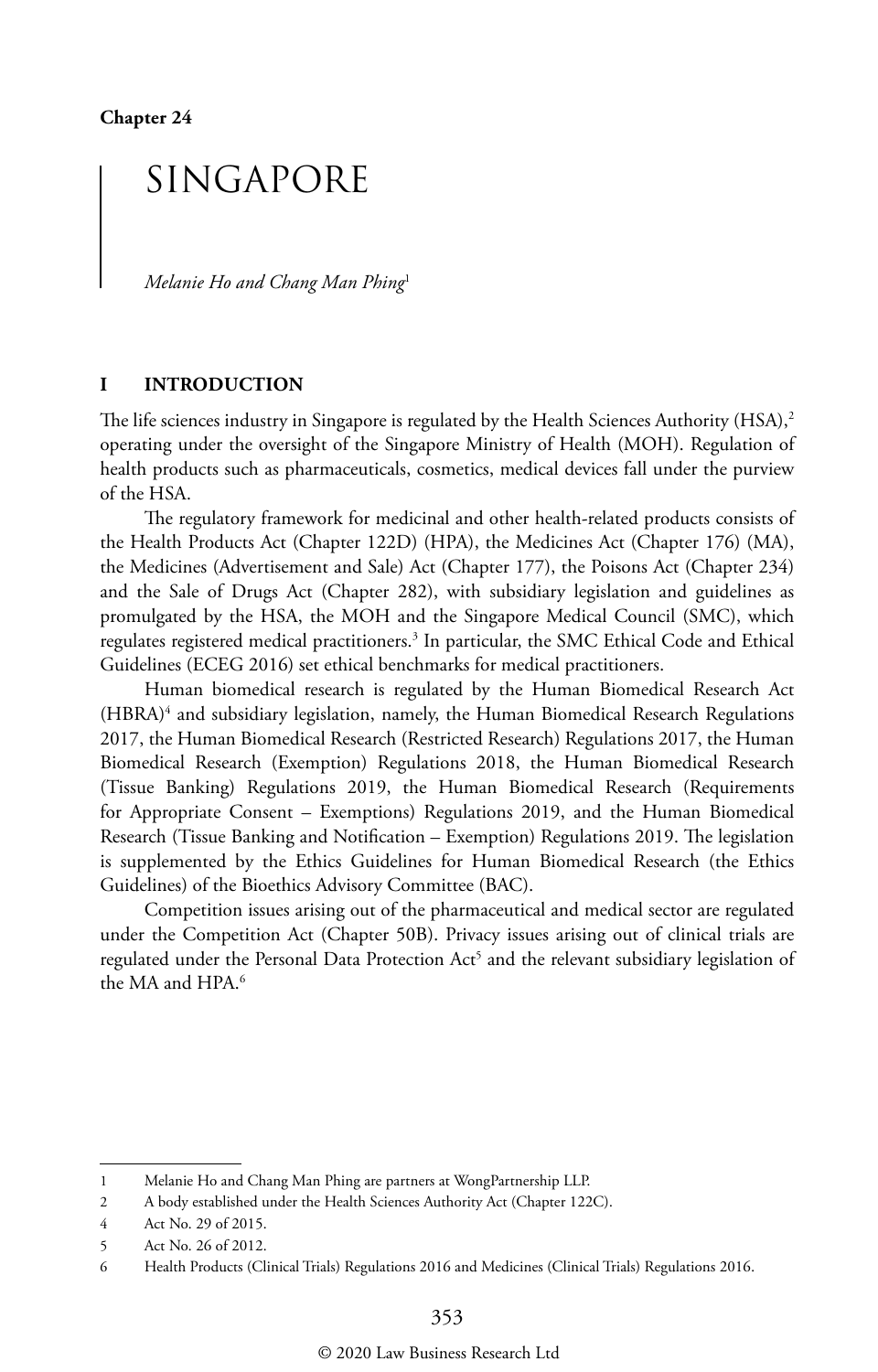#### **II THE REGULATORY REGIME**

Control of all medicinal products, devices and substances falls under the purview of the HSA. The HPA governs the regulation of therapeutic products, medical devices and cosmetic products as part of the HSA's continuing efforts to consolidate the regulation of health products into one Act. The MA regulates medicinal products (such as cell, tissue and gene therapy products and complementary health products, $\frac{7}{1}$  including traditional medicines, homeopathic medicines and quasi-medicinal products). The Poisons Act regulates specific substances (excluding use in medicines supplied by medical practitioners), $^8$  whereas the Sale of Drugs Act regulates the sale of any substance or mixture of substances used as a medicine.

Separately, healthcare professionals are governed by their respective professional boards which fall under the auspices of the MOH. Each profession is self-regulated and the respective professional boards have issued their own guidelines and practice circulars to supplement the statutory framework.9 To ensure consistency across the regulation of all healthcare professionals, the MOH announced that a single Secretariat of Healthcare Professional Boards (SPB) will be established to oversee the secretariat and operational functions of 11 professional boards with effect from 1 January 2020.10 The SPB is intended to streamline the regulatory framework for all healthcare professionals to bring about 'better efficiency and productivity across all the professional boards'.<sup>11</sup>

In January 2019, the SMC, in consultation with the MOH and the Ministry of Law, has appointed a committee comprising members from the medical and legal fraternities to review sentencing sanctions and principles in disciplinary proceedings involving medical professionals.12 In March 2019, another committee was set up by the MOH comprising medical and legal professionals to look into and provide appropriate recommendations on the taking of informed consent and the SMC's disciplinary process.13 The outcomes of these reviews were published on 28 November 2019.14

<sup>7</sup> See https://www.hsa.gov.sg/content/hsa/en/Health\_Products\_Regulation/Clinical\_Trials/Overview/ Regulatory\_Framework.html.

<sup>8</sup> The Schedule (Poisons List) to and Section 7 of the Poisons Act.

<sup>9</sup> Examples of Professional Boards are the Singapore Medical Council (SMC), Singapore Dental Council (SDC), Singapore Nursing Board (SNB), Singapore Pharmacy Council (SPC), Traditional Chinese Medicine Practitioners Board (TCMPB), Optometrists and Opticians Board (OOB), Family Physicians Accreditation Board (FPAB), Specialists Accreditation Board (SAB), Dental Specialists Accreditation Board (DSAB), and Pharmacy Specialists Accreditation Board (PSAB).

<sup>10</sup> Ministry of Health Circular titled 'Provision of Shared Services By The Secretariat Of Healthcare Professional Boards (SPB) To All Healthcare Professional Board' dated 15 November 2019.

<sup>11</sup> Ministry of Health Circular titled 'Frequently Asked Questions on the New Amalgamated Secretariat of Healthcare Professional Boards (SPB)' dated 15 November 2019, FAQ 3.

<sup>12</sup> SMC Press Release 'SMC Appoints Sentencing Guidelines Committee' dated 17 January 2019.

<sup>13</sup> MOH Press Release 'MOH appoints members of Workgroup to review the taking of informed consent and SMC Disciplinary Process' dated 14 March 2019.

<sup>14</sup> Workgroup to Review the Taking of Informed Consent and SMC Disciplinary Process, 'Report of Recommendations' dated 28 November 2019. See https://www.moh.gov.sg/docs/librariesprovider5/ default-document-library/wg-report.pdf.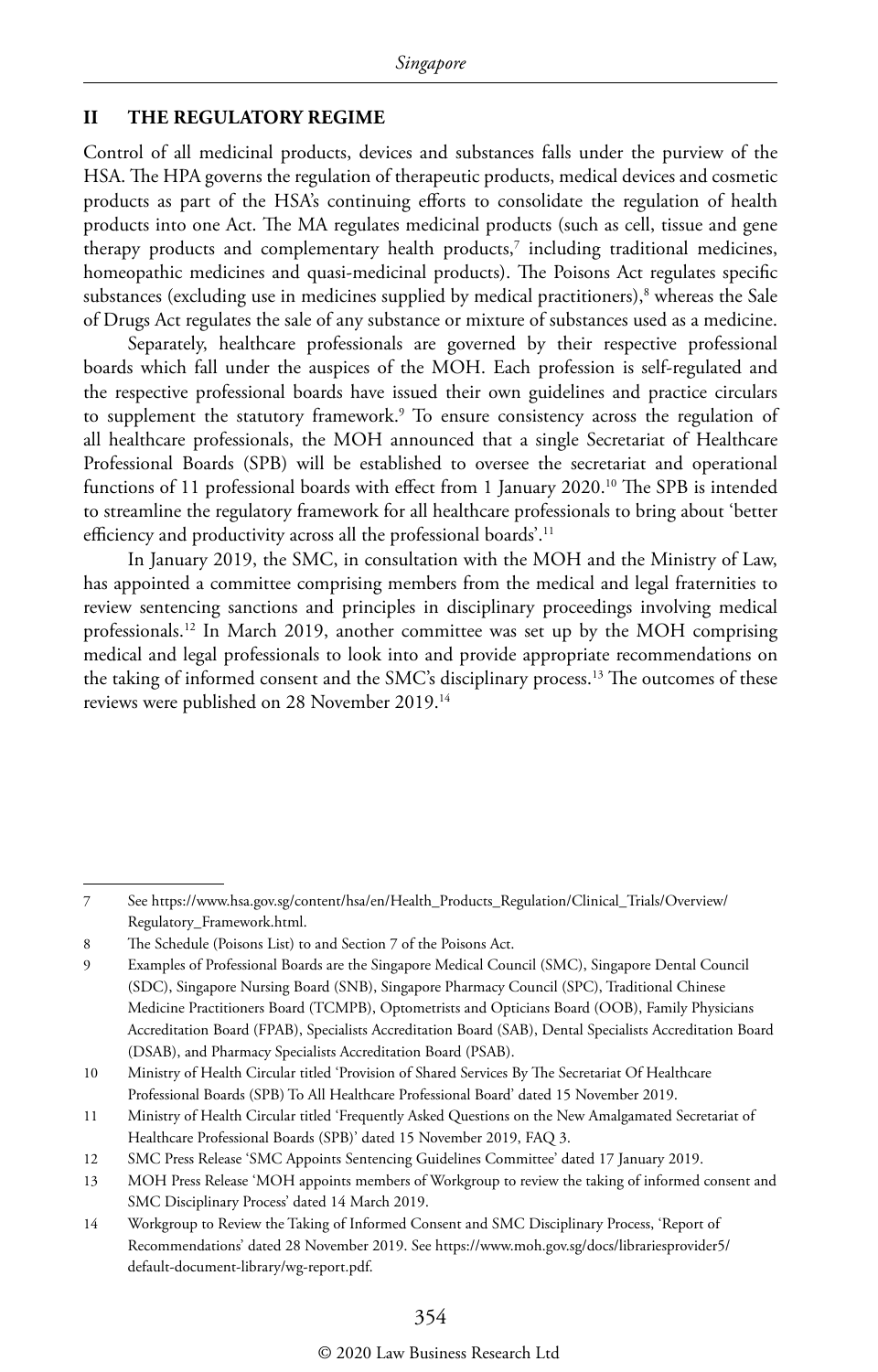#### **i Classification**

As mentioned above, the regulatory regime classifies relevant products into the following categories: medicinal products used to treat or prevent disease, to diagnose disease, for contraception, to induce anaesthesia, etc.;<sup>15</sup> medical devices used for the diagnosis, prevention, monitoring, treatment or alleviation of disease not through pharmacological, immunological or metabolic means;16 cosmetic products used on the external parts of the human body to clean, perfume, change appearance, etc.; $17$  therapeutic products used for a therapeutic, preventive, palliative or diagnostic purpose that is constituted by certain specified chemical and biological active ingredients, etc.;<sup>18</sup> complementary health products, including Chinese proprietary medicines and traditional medicines.19

Food and supplements of a food nature (including food-based complementary health products) fall under the purview of the Singapore Food Agency (SFA) and regulated under the Sale of Food Act (Chapter 283). If there is ambiguity in classifying a product as a food or health product, clarification should be sought from either the HSA or the SFA, depending on whether the product appears to be part of a daily diet, taken as supplement to a diet, or taken for medicinal purposes.<sup>20</sup>

For devices used primarily for aesthetic purposes (e.g., lasers for skin tightening and dermabrasion), the Aesthetics Practice Oversight Committee (APOC) has revised its Guidelines of Aesthetic Practices (the APOC Guidelines), $^{21}$  which doctors have to abide by to carry out any of the procedures listed therein. The list of invasive treatments that non-specialists can perform has been reduced under Table 1 of the APOC Guidelines, compared to its predecessors in 2008. Additionally, the list of invasive surgeries, previously under List A, is now reflected in Table 2, with a clear list of specialists who can perform the procedure. List B procedures under the 2008 Guidelines are now disallowed unless performed in the context of a formal and approved clinical trial.22 Doctors intending to perform procedures or use devices outside Table 1 or 2 have to apply to the APOC to include the procedure or device under Table 1 or 2 before doing so.<sup>23</sup>

<sup>15</sup> Medicines Act, Section 3.

<sup>16</sup> Paragraph 1 of the First Schedule to the HPA.

<sup>17</sup> Paragraph 2 of the First Schedule to the HPA.

<sup>18</sup> Paragraph 3 of the First Schedule to the HPA.

<sup>19</sup> See https://www.hsa.gov.sg/content/hsa/en/Health\_Products\_Regulation/Clinical\_Trials/Overview/ Regulatory\_Framework.html.

<sup>20</sup> See https://www.hsa.gov.sg/content/dam/HSA/HPRG/Complementary\_Health\_Products/Overview\_ Framework\_Policies/Food-Health\_Product\_Classification/ClassificationTree\_Sep18.pdf.

<sup>21</sup> Aesthetic Practice Oversight Committee, Guidelines on Aesthetic Practices for Doctors (updated October 2016). The new Guidelines do not have retrospective effect. Incidents that occurred before 1 August 2016 will have to be referred to the 2008 Guidelines on Aesthetic Practices.

<sup>22</sup> The MOH's letter to all licensees and managers of medical and dental clinics entitled 'Revised Regime of Non-List A Aesthetic Procedures' dated 1 March 2015.

<sup>23</sup> Aesthetic Practices Oversight Committee, Guidelines on Aesthetic Practices for Doctors (updated October 2016) at [25].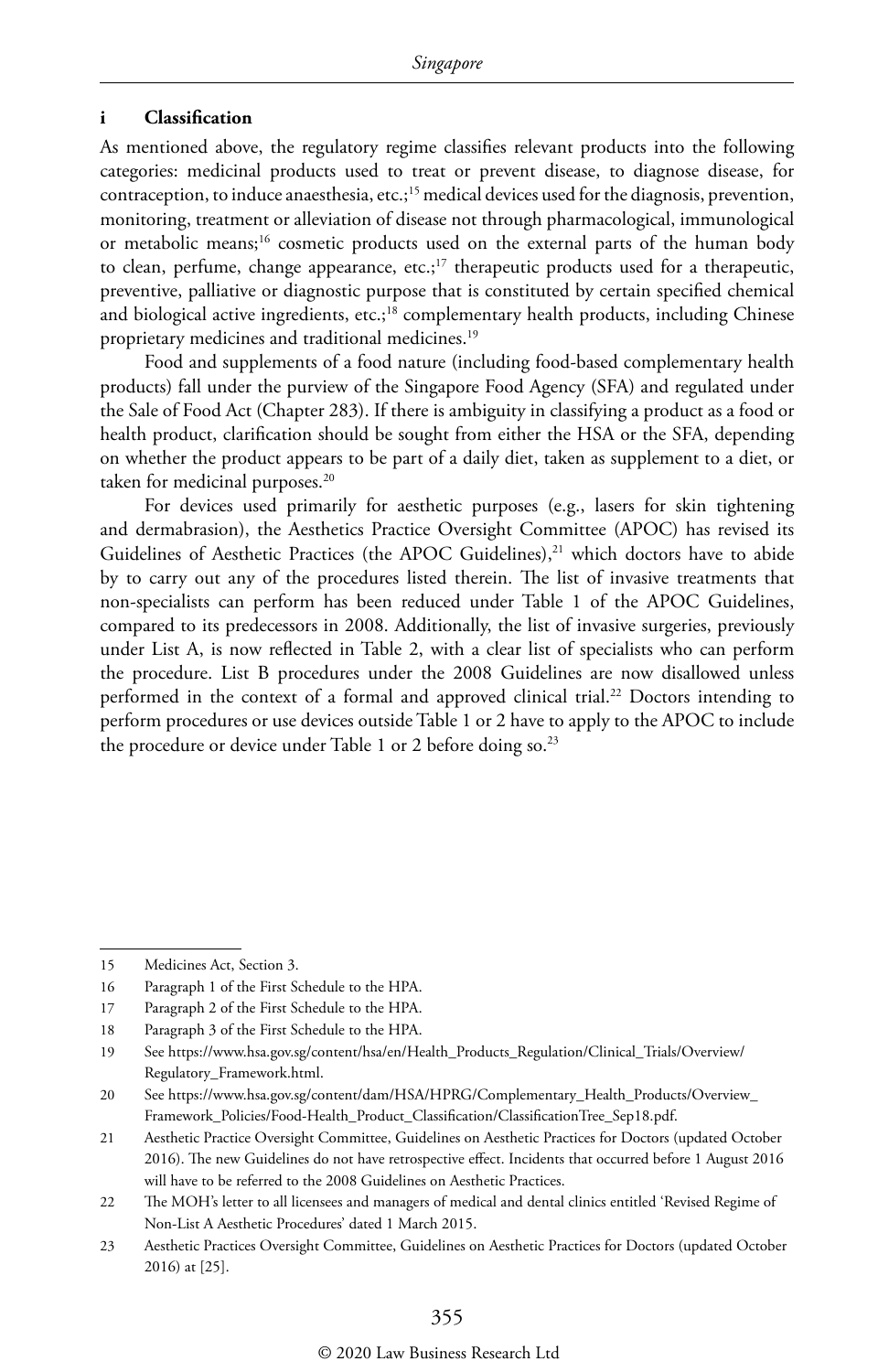#### **ii Non-clinical studies**

#### *In vitro human biomedical research*

The HBRA, which regulates the conduct of human biomedical research, first came into force on 1 July 2016 (the first phase) and was enforced in stages. On 1 January 2017, provisions prohibiting the commercial trading of, and the advertising of commercial trading of, human tissue came into force (the second phase). Notably, commercial trading of human tissue was outlawed and offenders may be fined up to S\$100,000 or imprisoned for up to 10 years, or both.24 In the third phase, which commenced on 1 November 2017, provisions on the regulation of human biomedical research took effect.<sup>25</sup> These include the taking of consent, and the constitution of institutional review boards  $(IRBs)^{26}$  in relevant research institutions as part of the system of 'self-accountability' for reviewing research proposals.

The next phase (the fourth phase) came into force in 2019. Under this phase, provisions on the regulation of human tissue research are now effective.<sup>27</sup> Subsidiary legislation regulating tissue banking includes the Human Biomedical Research (Tissue Banking) Regulations 2019 and the Human Biomedical Research (Tissue Banking and Notification – Exemption) Regulations 2019. The legislative framework serves to regulate, among other things, the duties of tissue banks, such as to notify the Director of Medical Services of its activities,<sup>28</sup> to maintain a record containing a detailed description of the condition of each tissue under the tissue bank's supervision and control,<sup>29</sup> to establish a system to ensure the quality and safety of any tissue under the tissue bank's supervision and control,<sup>30</sup> and restrictions on disclosure of information on tissue donors.31

Other provisions of the HBRA relate to codes of practice and ethics, and enforcement powers with respect to activities that contravene the HBRA or any relevant codes of practice or ethics<sup>32</sup> or are contrary to public interest.<sup>33</sup>

Subsidiary legislation regulating human biomedical research includes the Human Biomedical Research Regulations 2017, the Human Biomedical Research (Restricted Research) Regulations 2017 and the Human Biomedical Research (Requirements for Appropriate

<sup>24</sup> Section 32 of HBRA. Section 32 of the HBRA does not apply to the trading of human organs and blood, which is separately prohibited under Section 14 of the Human Organ Transplant Act (Chapter 131A). See also *Public Prosecutor v. Tang Wee Sung* [2008] SGDC 262.

<sup>25</sup> Sections 6–31, 65 and 68, and the Third, Fourth and Fifth Schedules to the HBRA.

<sup>26</sup> Institutional review boards (IRBs) are made up of no fewer than five individuals meeting the qualifications under Regulations 11 and 12 of the Human Biomedical Research Regulations 2017. The appointed IRB is to review the researchers and research proposals to ensure they comply with the HBRA 2015 and its subsidiary legislation. See also https://www.moh.gov.sg/docs/librariesprovider5/legislation/ hbra-faqs-17-apr-2018.pdf.

<sup>27</sup> Human Biomedical Research Act 2015 (Commencement) Notification 2019 provides that Sections 34–36, 37–39 and 64 of the HBRA came into operation on 1 November 2019.

<sup>28</sup> Sections 34, 35(1) and 36 of the HBRA; Regulations 4-14 of the Human Biomedical Research (Tissue Banking) Regulations 2019.

<sup>29</sup> Section 35(2) of the HBRA; Regulation 22 of the Human Biomedical Research (Tissue Banking) Regulations 2019.

<sup>30</sup> Section 35(2) of the HBRA; Regulation 26 of the Human Biomedical Research (Tissue Banking) Regulations 2019.

<sup>31</sup> Section 39 of the HBRA; Regulation 16 of the Human Biomedical Research (Tissue Banking) Regulations 2019.

<sup>32</sup> Section 42(1)(b) of HBRA.

<sup>33</sup> Section 42(1)(d) of HBRA.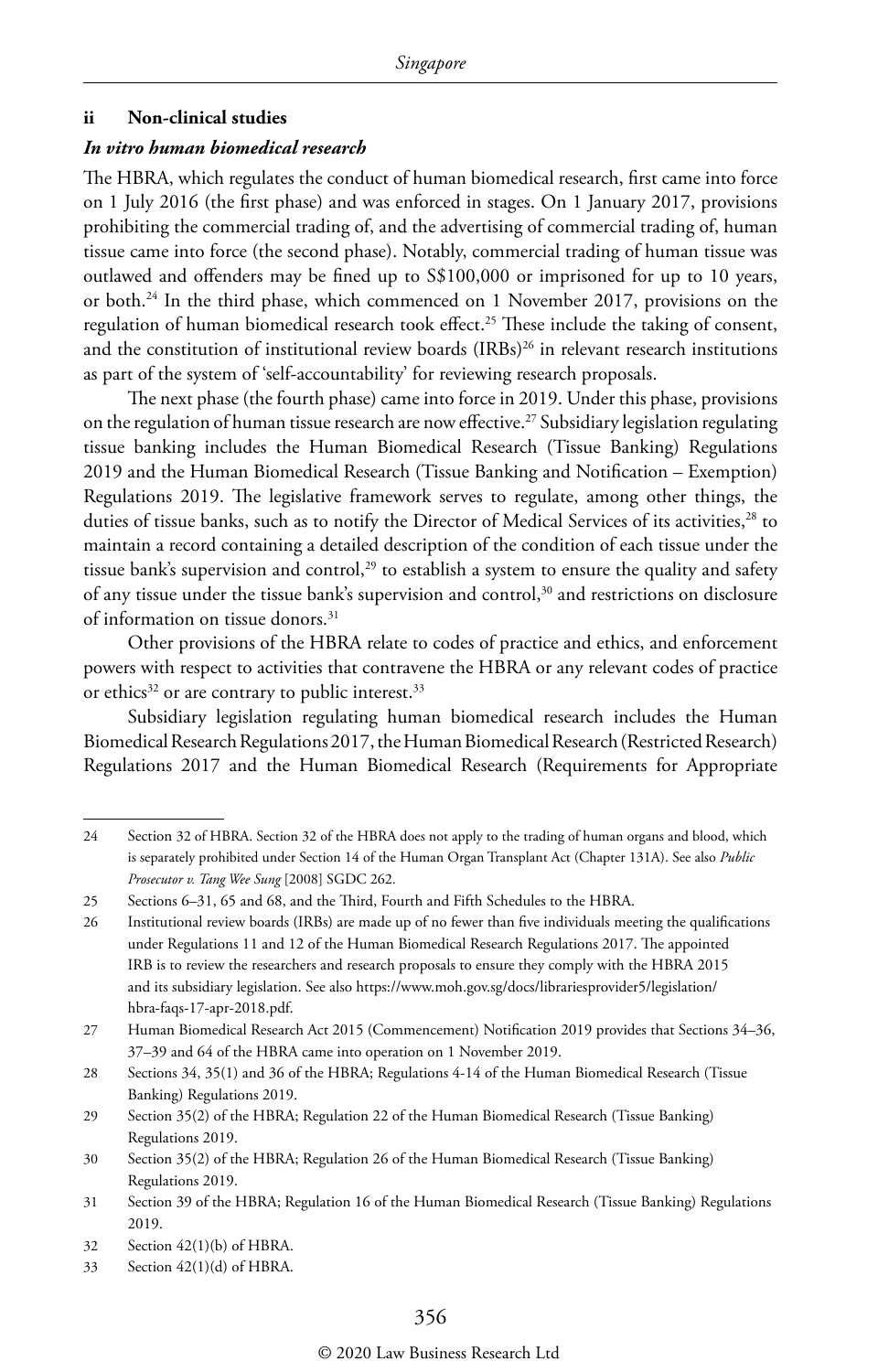Consent – Exemption) Regulations 2019. Read with the HBRA, this legislation cumulatively regulates the conduct of human biomedical research, and subjects certain types of research to stricter controls, such as research involving human eggs or embryos, human-animal combination embryos, and the introduction of human stem cells (pluripotent or not) into animals.34 Ethically unacceptable human biomedical research, such as the implantation of human-animal embryos into both human beings and animals, is also prohibited under the legislation.<sup>35</sup>

The BAC (appointed by the Singapore Cabinet) released its Ethics Guidelines for Human Biomedical Research in June 2015. These Ethics Guidelines do not have statutory force, but operate alongside the more recent HBRA subsidiary legislation to provide guidance and emphasise the fundamental principles of solidarity, respect for persons, justice, proportionality, sustainability, beneficence and research integrity.<sup>36</sup>

For the creation of human embryos under the Human Cloning and Other Prohibited Practices Act (Chapter 131B), the development of a human embryo created other than via fertilisation of a human egg by human sperm, for a period of more than 14 days, is prohibited.37

Written approval from the Director of Medical Services must be obtained<sup>38</sup> for all research involving human embryos, human oocytes<sup>39</sup> and human-animal combination gametes or embryos.<sup>40</sup>

#### *Animal models*

Any research facility that uses animals for scientific purposes must obtain a licence from the Animal & Veterinary Services (AVS). Further, the research facility must comply with the National Advisory Committee for Laboratory Animal Research Guidelines on the Care and Use of Animals for Scientific Purposes, and allow AVS to carry out inspection of the research facilities. The facility must also establish an Institutional Animal Care and Use Committee to oversee and evaluate its animal care and use programmes.<sup>41</sup>

Singapore adheres to the Organisation for Economic Co-operation and Development (OECD) Mutual Acceptance of Data scheme. Acceptance of this harmonising scheme amounts to an endorsement that Singapore-generated research data complies with the OECD's Principles of Good Laboratory Practice. Such data can be accepted automatically by other OECD countries, facilitating the sharing of research.

<sup>34</sup> Fourth Schedule to the HBRA.

<sup>35</sup> Third Schedule to the HBRA.

<sup>36</sup> BAC's Ethics Guidelines (June 2015) at Paragraphs 2.3–2.17.

<sup>37</sup> Section 7 of Human Cloning and Other Prohibited Practices Act.

<sup>38</sup> Section 31 read with the Fourth Schedule to the HBRA and Regulations 3 and 4 of the Human Biomedical Research (Restricted Research) Regulations 2017.

<sup>39</sup> Human oocytes include those obtained from excised ovarian tissue.

<sup>40</sup> Human-animal combination gametes or embryos are those containing both human and animal genetic or non-genetic material and includes embryos created by the fertilisation of human and animal gametes.

<sup>41</sup> Rule 7(1) of Animal & Birds (Care and Use of Animals for Scientific Purposes) Rules.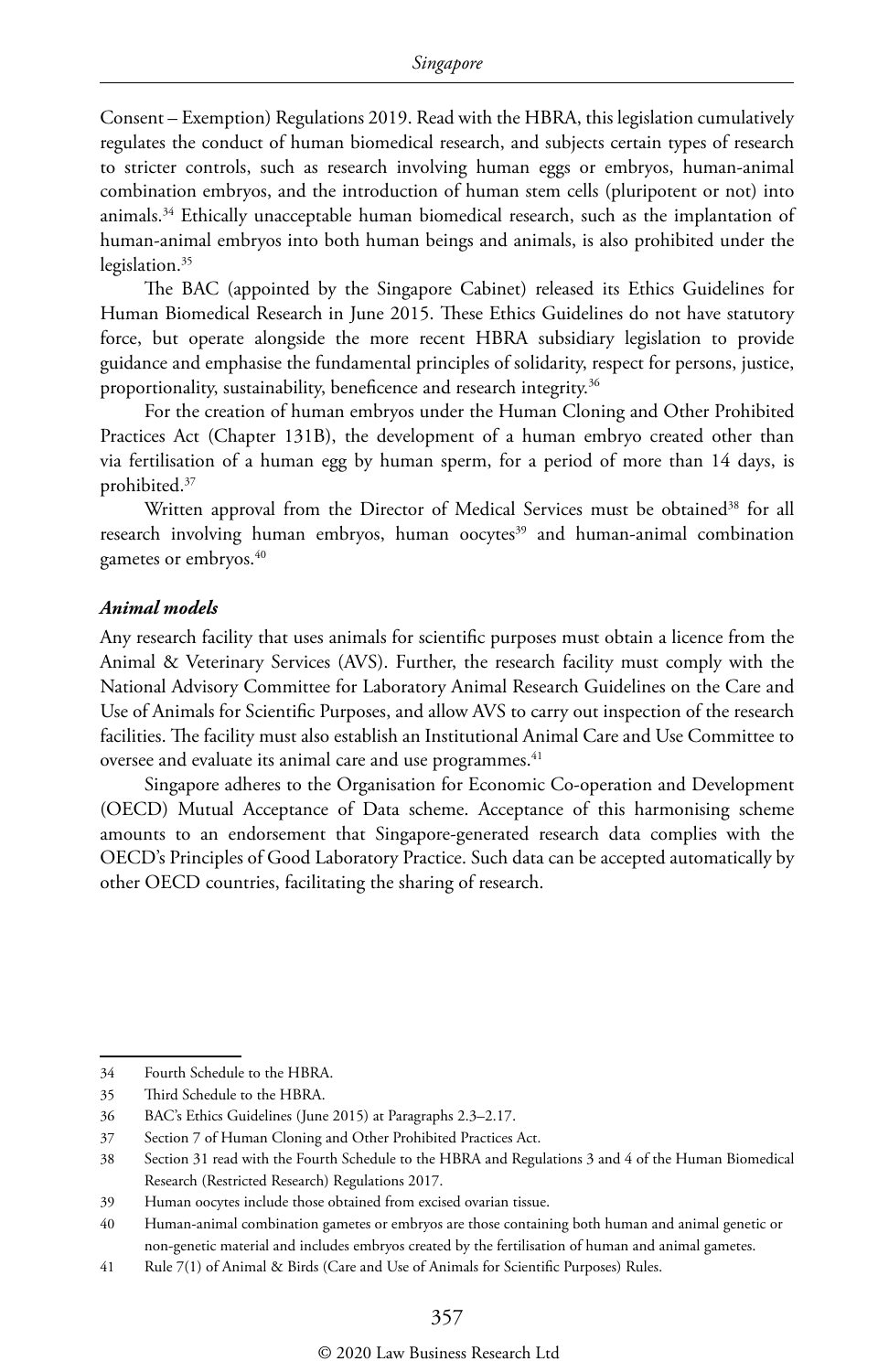#### **iii Clinical trials**

#### *Therapeutic and medicinal products*

The Health Products (Clinical Trials) Regulations 2016 introduced a new assessment regime for clinical trials. A clinical trial of a therapeutic product may either require a clinical trial authorisation (CTA) or a clinical trial notification (CTN), $42$  depending on the risk classification of the therapeutic product. A high-risk therapeutic product is a product that is locally unregistered or its use is unapproved, and therefore requires a CTA. Low-risk therapeutic products only require a CTN, as the products have already been reviewed by the HSA for product registration. A CTN can be obtained in a shorter time than a CTA because low-risk therapeutic products undergo a simplified regulatory screening and verification process. For the clinical trial of medicinal products, a Clinical Trial Certificate (CTC) in accordance with the Medicines Act is still necessary.<sup>43</sup>

Under the CTC and CTA/CTN regimes for medicinal products and therapeutic products respectively, a sponsor is mandatory.44 Insurance must be maintained to provide for compensation in the event of injury or loss.45

#### *Medical devices*

A CTC or a CTA/CTN is not necessary for studies assessing the safety, performance or effectiveness of a medical device.<sup>46</sup> Prior approval by each institution's IRB is, however, still required.47 The Health Products (Medical Device) Regulations (HP(MD)R) also regulate the use of medical devices in clinical trials.<sup>48</sup>

#### *Ethical considerations*

The ECEG 2016 stipulates that a doctor must not offer patients remedies that are not generally accepted by the profession, except in the context of a formal and approved clinical trial.<sup>49</sup> The term 'remedy' encompasses a broad range of treatments, including the use of

<sup>42</sup> Clinical Trials Guidance: Determination of Whether a Clinical Trial Requires Clinical Trial Authorisation (CTA), Clinical Trial Notification (CTN) or Clinical Trial Certificate (CTC) (May 2017) – Determination of whether a clinical trial requires a CTA, CTN or CTC at Paragraph 1.2.1.

<sup>43</sup> Clinical Trials Guidance: Determination of Whether a Clinical Trial Requires Clinical Trial Authorisation (CTA), Clinical Trial Notification (CTN) or Clinical Trial Certificate (CTC) (May 2017) – Determination of whether a clinical trial requires a CTA, CTN or CTC at Paragraph 1.2.2.; See also Section 18 of the MA, and the Medicines (Clinical Trials) Regulations 2016.

<sup>44</sup> Regulation 4(1) of Medicines (Clinical Trials) Regulations 2016 and Regulation 4(1) of Health Products (Clinical Trials) Regulations 2016.

<sup>45</sup> Regulation 9(2) of Medicines (Clinical Trials) Regulations 2016.

<sup>46</sup> Clinical Trials Guidance: Determination of Whether a Clinical Trial Requires Clinical Trial Authorisation (CTA), Clinical Trial Notification (CTN) or Clinical Trial Certificate (CTC) (May 2017) – Determination of whether a clinical trial requires a CTA, CTN or CTC at Paragraph 1.3.2.

<sup>47</sup> Clinical Trials Guidance: Determination of Whether a Clinical Trial Requires Clinical Trial Authorisation (CTA), Clinical Trial Notification (CTN) or Clinical Trial Certificate (CTC) (May 2017) – Determination of whether a clinical trial requires a CTA, CTN or CTC at Paragraph 1.2.1.

<sup>48</sup> Regulations 3A, 4C, 5B, 10A, 13A, 39A and 39B of Health Products (Medical Device) Regulations 2010.

<sup>49</sup> ECEG 2016 at Guideline B6.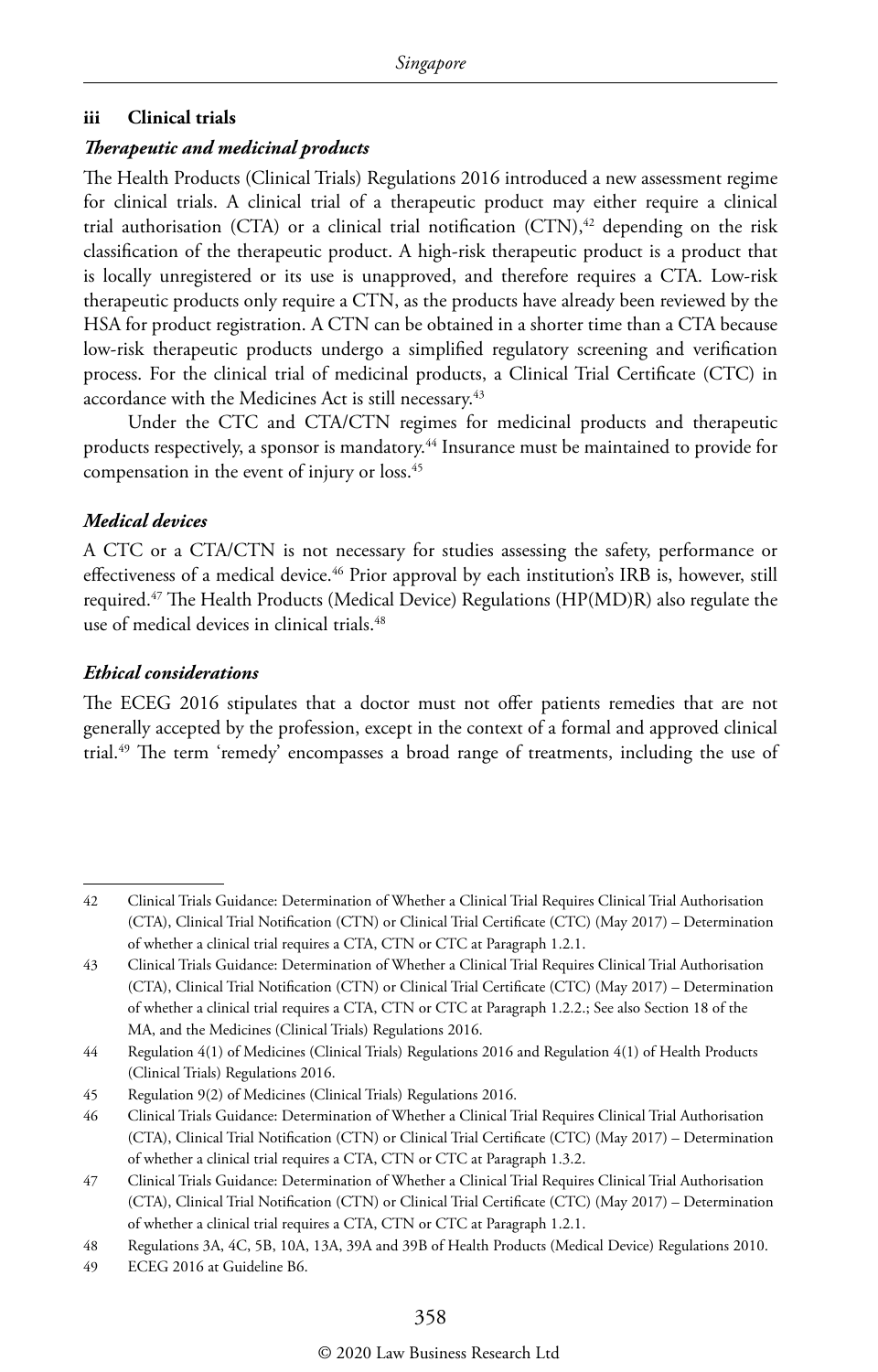medical devices.<sup>50</sup> Under the ECEG 2016, doctors may offer innovative therapy<sup>51</sup> to patients in desperate or dire situations, and where conventional therapy is unhelpful.<sup>52</sup> Patients' informed consent must be obtained; failing to do so can result in the doctor being struck off the Register of Medical Practitioners.<sup>53</sup> The ECEG 2016 further mandates that any medical research must be approved by an ethics committee and conform to the Singapore Guidelines for Good Clinical Practice.<sup>54</sup>

Additionally, the HSA's Guideline on Alternative Measures for Investigational Product Management for Investigator-Initiated Clinical Trials helps to overcome difficulties faced in managing investigational products without contravening the principles of the aforementioned Guidelines for Good Clinical Practice.<sup>55</sup>

#### **iv Named-patient and compassionate-use procedures**

The Health Products (Therapeutic Products) Regulations (HP(TP)R) allow imports of therapeutic products for use on a named-patient exemption basis. Under this exemption,<sup>56</sup> the importer's and wholesaler's licences are not required for the import of an unregistered therapeutic product that is required by a healthcare institution or a pharmacy holding the relevant licences or a qualified practitioner.<sup>57</sup> However, prior approval from the HSA must be sought.<sup>58</sup> For a company acting on behalf of a hospital or clinic to import therapeutic products on this exemption basis, the importer's and wholesaler's licences must still be obtained.<sup>59</sup>

The HSA's Guidance on the Requirements for Exemption from Product Registration for Import of an Unregistered Medical Device for Supply on a Named-Patient Basis further allows licensed qualified practitioners to seek approval for the supply of unregistered medical devices in an emergency, or in circumstances in which conventional therapies have failed. These applications are made to the HSA and the HSA's approval is conditional upon, inter alia, the requirement to report adverse events arising from the use of such medical devices.<sup>60</sup>

The Human Biomedical Research (Requirements for Appropriate Consent – Exemption) Regulations 2019 has reduced the elements of 'appropriate consent' required

<sup>50</sup> *Pang Ah San v. Singapore Medical Council* [2014] 1 SLR 1094 (SGHC) at [26].

<sup>51</sup> Innovative therapy is defined as a completely novel or significantly modified standard therapy with little or nothing in the way of studies or evidence of efficacy, effects or side effects. See also SMC Handbook on Medical Ethics 2016 at B6.1.

<sup>52</sup> SMC Handbook on Medical Ethics 2016 at B6.1.

<sup>53</sup> See *Shorvon Simon v. Singapore Medical Council* [2006] 1 SLR(R) 182 (SGCA) at [9] to [11] for a summary of the findings of the disciplinary committee.

<sup>54</sup> ECEG 2016 at Guideline B8.

<sup>55</sup> Clinical Trials Guidance: Alternative Measures for Investigational Product Management for Clinical Trials of Locally Registered Therapeutic Products or Medicinal Products (May 2017) – Paragraph 1.2.

<sup>56</sup> Regulation 51 of the Health Products (Therapeutic Products) Regulations 2016.

<sup>57</sup> A registered medical practitioner under the Medical Registration Act (Chapter 174) and a registered dentist under the Dental Registration Act (Chapter 76).

<sup>58</sup> Regulation 51(3) of the Health Product (Therapeutic Products) Regulations 2016; Therapeutic Products Guidance – Import and Supply of an Unregistered Therapeutic Product for Patients' Use (November 2016) at Paragraph 2.2.

<sup>59</sup> Therapeutic Products Guidance – Import and Supply of an Unregistered Therapeutic Product for Patients' Use (November 2016) at Paragraph 2.2.

<sup>60</sup> Medical Device Guidance – Guidance on the Requirements for Exemption from Product Registration for Import of an Unregistered Medical Device for Supply on a Named-Patient Basis (June 2010) at Paragraph 1.2.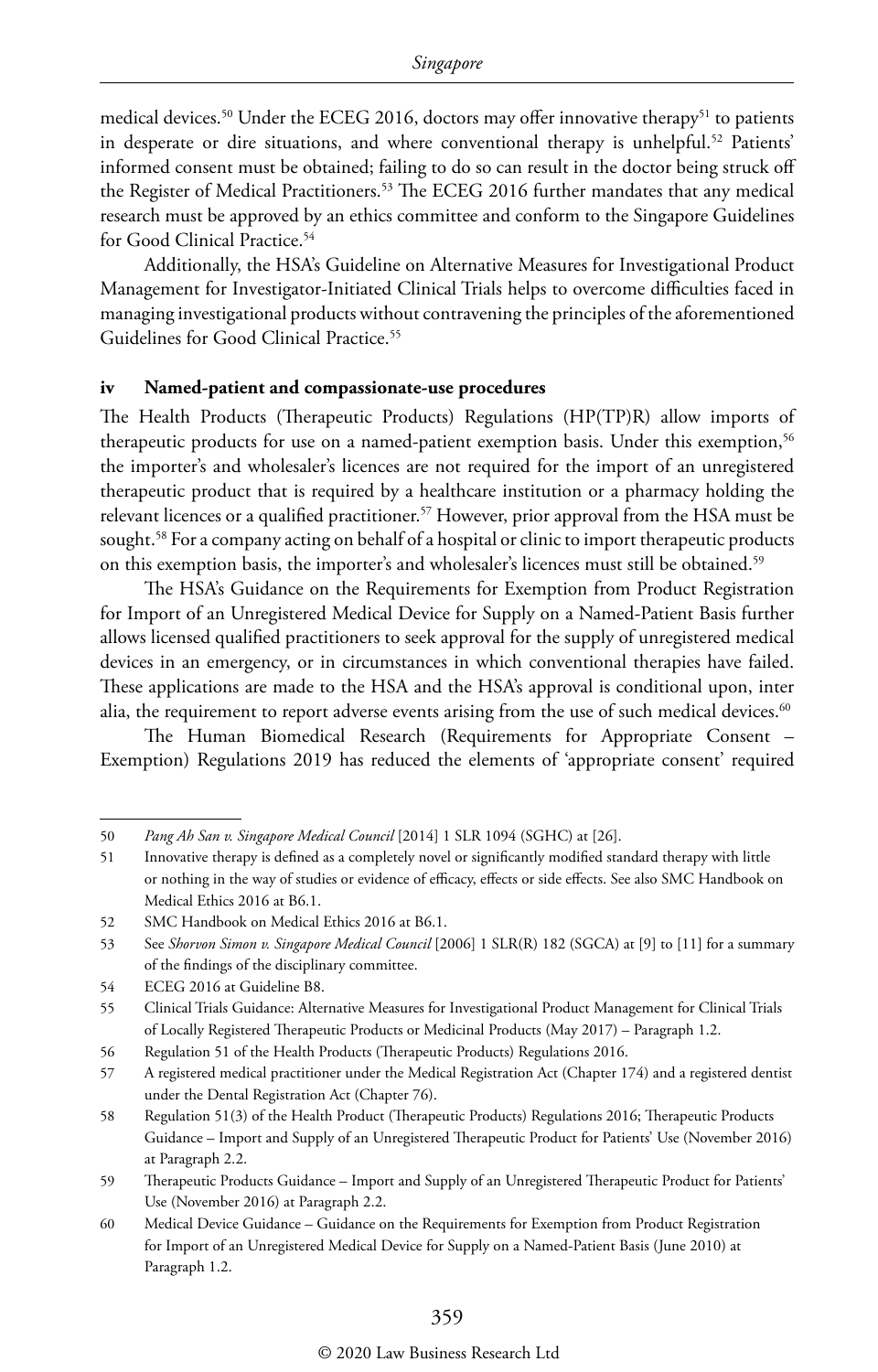when the tissue donor's tissue is being removed primarily for a therapeutic or diagnostic purpose (i.e., consent taking in the presence of a prescribed witness under Section 6(d) of the HBRA), but this exemption does not extend to tissue use for restricted biomedical research.<sup>61</sup>

#### **v Pre-market clearance**

#### *Therapeutic products*

Therapeutic products are divided into two broad categories for registration in Singapore: a new drug application (NDA) and a generic drug application (GDA). Pursuant to the Guidance on Therapeutic Product Registration in Singapore, companies are subject to screening and regulatory evaluation before obtaining a licence for a therapeutic product.

Depending on whether the NDA or GDA has been previously evaluated and approved, as well as the subcategory of the NDA or  $GDA$ ,<sup>62</sup> the screening and evaluation fees may be abridged.

Applicants seeking approval for an NDA that has been approved by at least one drug regulatory agency at the time of submission may also apply for priority review, which will be granted if the drug is intended for treatment of a serious life-threatening condition and can potentially address local unmet medical needs;<sup>63</sup> or there is currently a local public health concern.

#### *Medical devices*

The HPA and HP(MD)R require medical devices, other than those exempted in the aforesaid regulations, to be registered with the HSA prior to being placed on the Singapore market. There are four risk classes for the classification of general medical devices.<sup>64</sup>

Several notable amendments to the HP(MD)R came into force in 2018. Product registration is no longer required for Class A medical devices (low-risk) that are manufactured, imported or obtained from a validly licensed manufacturer, importer or supplier.<sup>65</sup> An abridged evaluation process for registration has been provided for the other three classes, to allow faster market access.66 New categories of exceptions for the manufacture of medical devices without a licence have been introduced, namely for clinical labs already licensed under the PHMCA,<sup>67</sup>

<sup>61</sup> Regulations 2 and 3 of the Human Biomedical Research (Requirements for Appropriate Consent – Exemption) Regulations 2019.

<sup>62</sup> Whether it is (1) the first strength of a 'new' chemical or biological entity; (2) the first strength of a new drug product containing a new combination or proportion of a registered chemical in a new dosage form, presentation or format for use by a new route of administration or for new indications, dosage recommendations or patient populations; or (3) subsequent strengths of a new drug product. See Paragraph 5.2 of Guidance on Therapeutic Product Registration in Singapore (January 2019).

<sup>63</sup> 'Local unmet needs' is defined by the absence of a treatment option, or the lack of safe and effective alternative treatment, such that the drug would be a significant improvement compared to available marketed products, as demonstrated by (1) evidence of increased effectiveness in treatment, prevention or diagnosis; or (2) elimination or a substantial reduction of a treatment-limiting drug reaction. See Therapeutic Products Guidance – Guidance on Therapeutic Product Registration in Singapore (January 2019) at Paragraph 14.2.1.

<sup>64</sup> Third Schedule to the Health Products (Medical Devices) Regulations 2010; Medical Device Guidance – Guidance on Medical Device Product Registration (June 2018) at Paragraph 2.

<sup>65</sup> Regulation 10b of the Health Products (Medical Devices) Regulations 2010.

<sup>66</sup> Regulation 26 of the Health Products (Medical Devices) Regulations 2010.

<sup>67</sup> Regulation 3B of the Health Products (Medical Devices) Regulations 2010.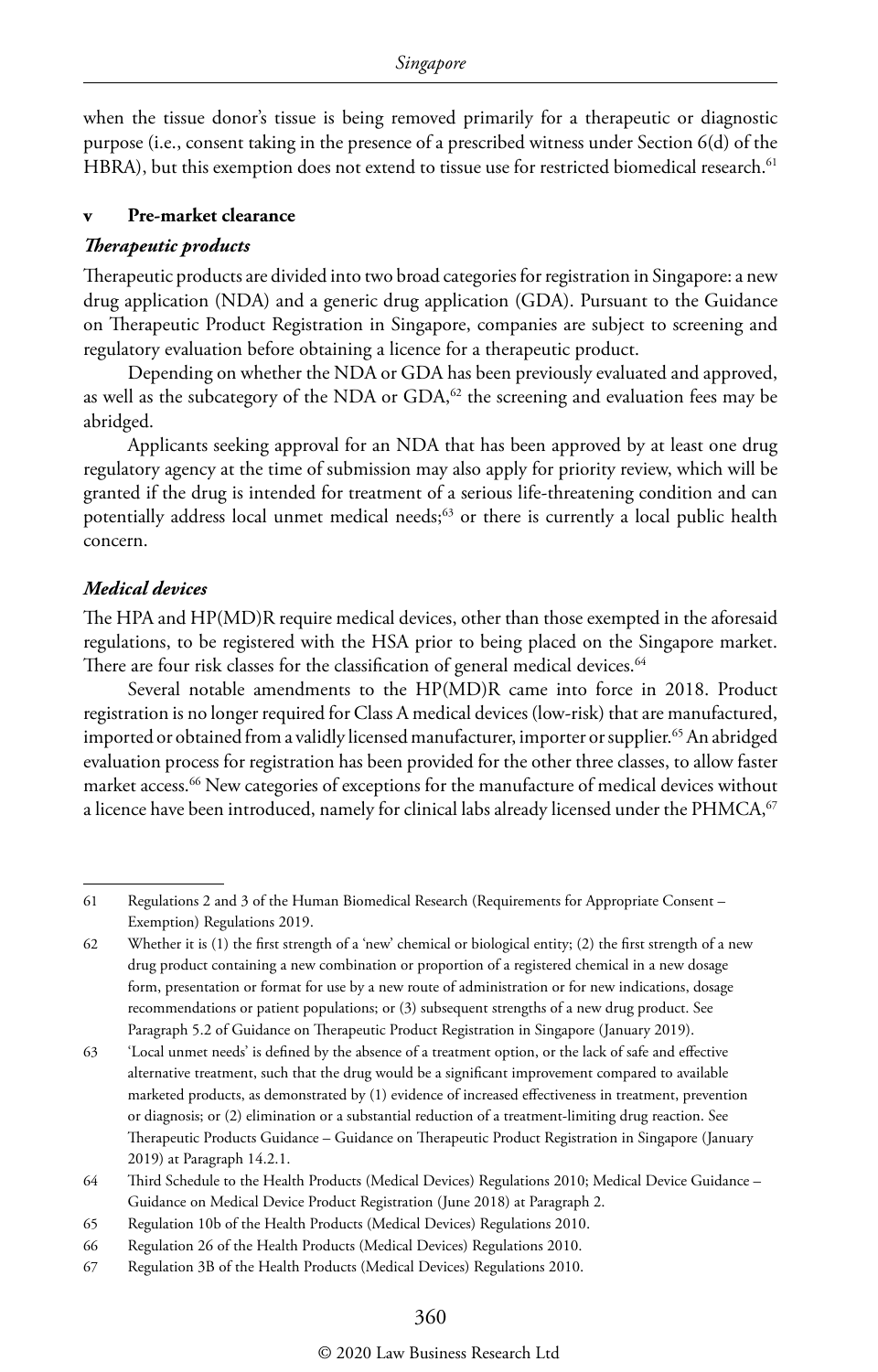and where the supply of medical devices is intended for charitable purposes.<sup>68</sup> The category of implantable medical devices has been expanded to include orthopaedic, neurological, breast, intraocular and cardiovascular implants.<sup>69</sup> In another amendment, wellness devices have been expressly excluded from the HP(MD)R.70

All medical devices must adhere to the Essential Principles for Safety and Performance for Medical Devices in the First Schedule to the HP(MD)R71 prior to their placement on the Singapore market. Requirements under all applicable legislation<sup>72</sup> for the supply and use of any medical devices must also be met. Additionally, for medical practitioners, the APOC Guidelines set out the minimum level of competence required for the operation of certain medical devices in aesthetic procedures.73

The Association of Southeast Asian Nations (ASEAN) has developed a standardised framework for regulating medical devices – the ASEAN Agreement on Medical Device Directive (AMDD). Under the AMDD, only registered medical devices that conform to its standards are allowed in the Member States' markets.<sup>74</sup> The standardisation of regulation allows for the efficient trading of medical devices among ASEAN states, though it should be noted that the AMDD has yet to be fully implemented as Member States are still aligning the AMDD with their local legislation. Additionally, the ASEAN Product Working Group for Traditional Medicines and Health Supplements was established in 2004 with the aim of harmonising technical requirements, exploring possible mutual recognition arrangements and eliminating technical barriers to trade for traditional medicine and health supplements without compromising the health and safety of the users. Once these harmonisation efforts come to fruition, life sciences companies will enjoy easier access to the entire ASEAN market.

#### *Cosmetic products*

With the implementation of the ASEAN Cosmetic Directive, manufacturer and import licences are no longer required.75 Instead, the HSA must be notified before the supply or sale of the cosmetic product.<sup>76</sup> Acknowledgement of a product notification does not constitute an agreement that the product has met all regulatory requirements. The onus is on the company responsible for placing the product on the market to ensure that it meets the requirements of the ASEAN Cosmetic Directive.77 Only a Singapore-registered company can file a product notification, subject to payment of varying fees based on the risk level of the cosmetic products.78

<sup>68</sup> Regulation 3C of the Health Products (Medical Devices) Regulations 2010.

<sup>69</sup> Fifth Schedule to the Health Products (Medical Devices) Regulations 2010.

<sup>70</sup> Order 5 of the Health Products (Exemptions) (Amendment) Order 2018.

<sup>71</sup> Regulation 25 of the Health Products (Medical Devices) Regulations 2010.

<sup>72</sup> For example, the Private Hospitals and Medical Clinics Act (Chapter 248), Medical Registration Act (Chapter 174), Dental Registration Act (Chapter 76), Radiation Protection Act (Chapter 262), etc. See www.hsa.gov.sg/content/hsa/en/Health\_Products\_Regulation/Medical\_Devices/Overview.html.

<sup>73</sup> Aesthetic Practices Oversight Committee, Guidelines on Aesthetic Practices for Doctors 2016.

<sup>74</sup> Article 1(1) of the ASEAN Agreement on Medical Device Directive.

<sup>75</sup> Guidelines on the Control of Cosmetic Products (Revised December 2018) at Paragraph 1.

<sup>76</sup> Guidelines on the Control of Cosmetic Products (Revised December 2018) at Paragraph 5.

<sup>77</sup> See www.hsa.gov.sg/content/hsa/en/Health\_Products\_Regulation/Cosmetic\_Products/Overview.html.

<sup>78</sup> Guidelines on the Control of Cosmetic Products (Revised December 2018) at Paragraphs 5 and 10.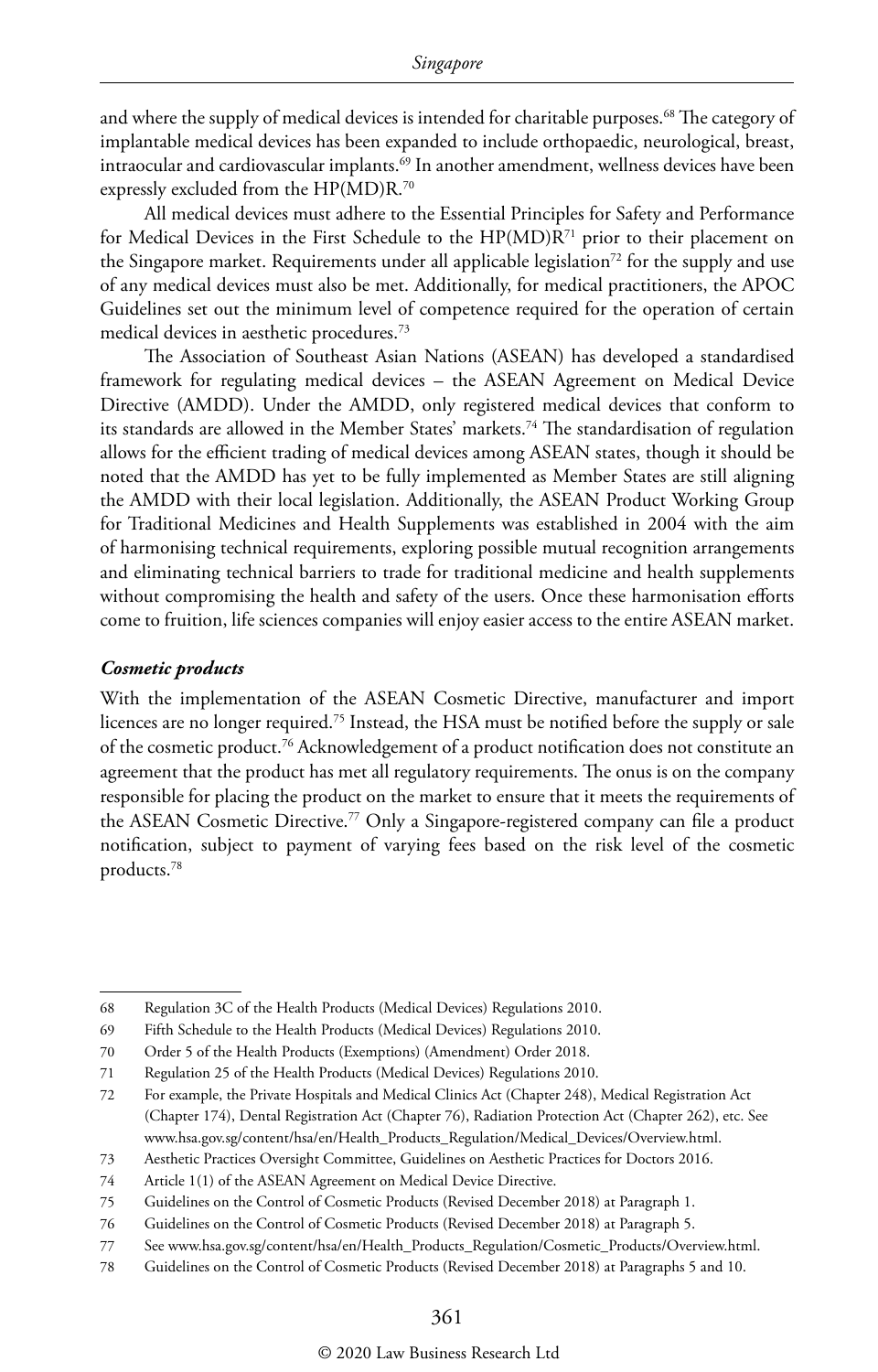#### *Traditional medicines, homeopathic medicines and health supplements*

Traditional medicines (e.g., traditional Malay and Indian medicines), homeopathic medicines and health supplements are not subject to pre-marketing approval or licensing for their import, manufacture or sale in Singapore. Dealers and sellers of this category of medicines are responsible for ensuring their safety and quality.79

#### *Chinese proprietary medicine*

Under the Medicines Act, Chinese proprietary medicine dealers must obtain approval from the HSA prior to the import, export, sale or supply of Chinese proprietary medicine.<sup>80</sup>

#### *Biosimilar medicinal products*

To be registered as a biosimilar medicinal product, the product must fall under the definition of a 'biosimilar product' in the HSA's Guidance on Registration of Biosimilar Products in Singapore.<sup>81</sup> Typically, a biosimilar product is eligible for registration through an abridged evaluation route.

#### **vi Regulatory incentives**

The Patents Act (Chapter 221) allows for a one-off patent extension of up to five years for pharmaceutical products in a limited exception.<sup>82</sup>

The  $HP(TP)R<sup>83</sup>$  and  $MA<sup>84</sup>$  provide for a data exclusivity regime over a five-year period. The data provided by the company to the HSA is protected by the HSA, which is obliged to take reasonable steps to ensure that the data submitted remains confidential and is not used when evaluating the grant of any other application.

Under the Inland Revenue Authority of Singapore's Productivity and Innovation Credit Scheme (the PIC Scheme), businesses may receive a tax deduction of up to 400 per cent or allowances of up to S\$400,000 (the cap) of their expenditure per year in research and development (R&D) from the years of assessment 2011 to 2018.<sup>85</sup> R&D expenditure<sup>86</sup> exceeding the cap will enjoy a tax deduction of 150 per cent if the R&D is done in Singapore. Any other R&D expenditure, including expenditure of R&D carried out overseas, will enjoy a tax deduction of 100 per cent. Accordingly, businesses engaged in R&D of new drugs may enjoy substantial tax benefits under the PIC Scheme.<sup>87</sup>

84 Section 19A of the Medicines Act.

<sup>79</sup> See www.hsa.gov.sg/content/hsa/en/Health\_Products\_Regulation/Complementary\_Health\_Products/ TM.html.

<sup>80</sup> Section 5 of Medicines Act.

<sup>81</sup> Guidance on Registration of Biosimilar Products (November 2016).

<sup>82</sup> Section 36A of the Patents Act.

<sup>83</sup> Regulation 26(1) of the Health Product (Therapeutic Products) Regulations.

<sup>85</sup> See https://www.iras.gov.sg/irashome/Schemes/Businesses/Productivity-and-Innovation-Credit-Scheme/.

<sup>86</sup> R&D expenditure also encompasses staff costs and consumables. See Part 4 of IRAS Research and Development (R&D) Claim Form.

<sup>87</sup> See https://www.iras.gov.sg/irashome/Schemes/Businesses/Productivity-and-Innovation-Credit-Scheme/ Six-Qualifying-Activities-under-PIC/ under 'Research and Development (R&D) Activities'.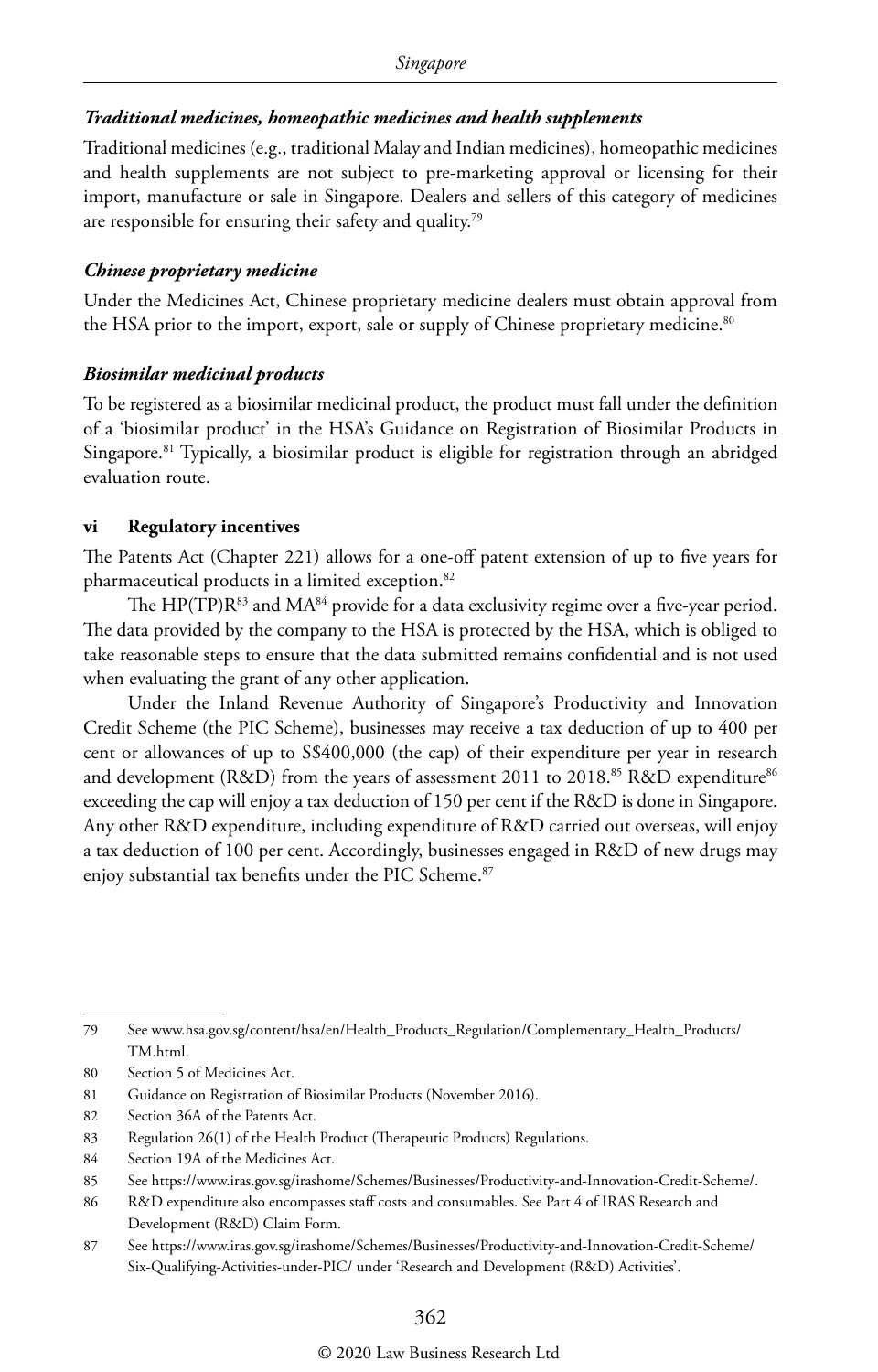#### **vii Post-approval controls**

#### *Therapeutic products*

The product licence holder must put in place a system to ensure responsibility and liability for its products on the market and be able to take appropriate action, if necessary. For therapeutic products, the duty to maintain records and report defects and adverse effects is now required by legislation. Every manufacturer, importer, supplier or registrant of a therapeutic product must report the defect to the HSA as soon as it is identified.<sup>88</sup>

Under the HPA<sup>89</sup> and MA,<sup>90</sup> the HSA has the power to suspend, revoke or vary licences. A licence may be revoked at the request of the licence holder, or if the HSA is satisfied that there is an infringement of a patent, or if there was fraud or misrepresentation in the application process.

#### *Medical devices*

Registrants of medical devices are required to notify the HSA of any changes to particulars provided in relation to the registration of the medical devices, or changes that may affect the safety, quality or efficacy of a registered medical device.<sup>91</sup> In addition, registrants must report any defects or adverse effects that occur in connection with the medical device.

The HSA may also suspend or cancel the registration of a health product (including medical devices) if there is suspicion of fraud or misrepresentation in the first instance or safety concerns in the use of the health product.<sup>92</sup>

#### *Cosmetic products*

The manufacturer, importer, supplier or registrant of a health product or any cosmetic product has a duty to inform the HSA in the event of any defect or adverse effect arising from the use of the health product. Further, persons or companies supplying a product to the market must retain a product information file, which includes key information about the product's composition and safety assessments.<sup>93</sup>

As with other health products, the HSA has the power to suspend, cancel or reclassify the registration of cosmetic products, as set out above.<sup>94</sup>

#### **viii Manufacturing controls**

A valid licence from the HSA is required for the manufacturing of health products and medicinal products under the HPA and MA respectively.<sup>95</sup> For therapeutic products, under the HP(TP)R, a manufacturer's licence will only be granted when the manufacturing facilities have been audited and found to comply with the Pharmaceutical Inspection Convention

<sup>88</sup> If the defect leads to a serious threat to personal or public health, it must be reported within 48 hours. All other product defects must be reported within 15 days. See Regulation 34 of the Health Product (Therapeutic Products) Regulations 2016.

<sup>89</sup> Section 27 of the Health Product Act.

<sup>90</sup> Section 16 of the Medicines Act.

<sup>91</sup> Regulation 49 of the Health Products (Medical Devices) Regulations 2010.

<sup>92</sup> Guidance on Licensing for Manufacturers, Importers and Wholesalers of Medical Devices (August 2018) at Paragraph 8.

<sup>93</sup> ASEAN Cosmetic Directive – Guidelines for Product Information File 2007.

<sup>94</sup> Section 27 of the Health Products Act.

<sup>95</sup> Section 12 of the Health Products Act and Section 6(2) of the Medicines Act.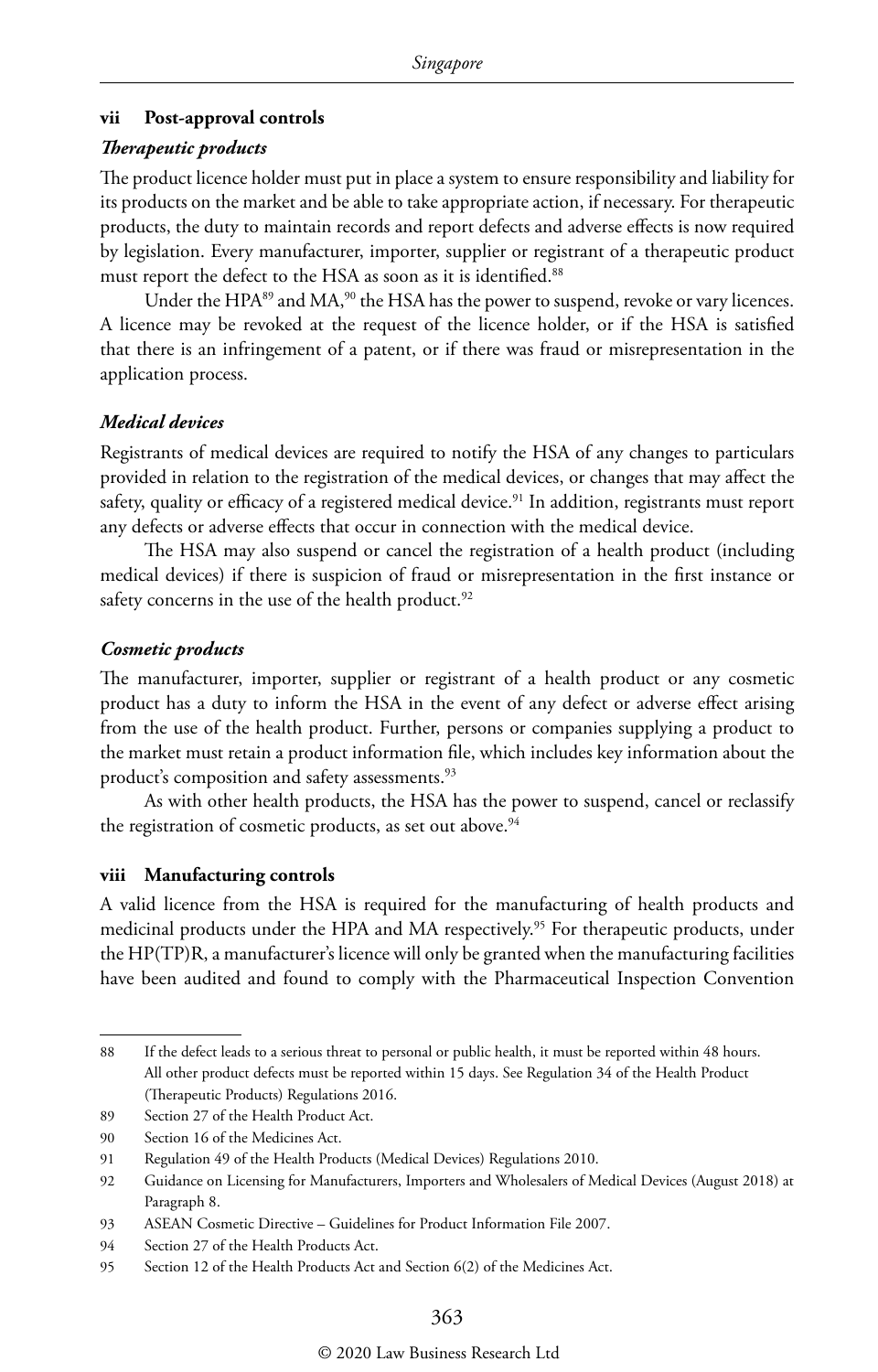or Cooperation Scheme Guide to Good Manufacturing Practice for Medicinal Products.<sup>96</sup> For medical devices, an ISO 13485 certificate for finished medical device manufacturing is required to obtain a manufacturer's licence. Additionally, a manufacturer of medical devices must comply with the requirements set out in the First Schedule to the Health Products (Medical Devices) Regulations 2010.97

Cosmetic products manufactured in Singapore must comply with Appendix VI of the ASEAN Cosmetic Documents entitled 'ASEAN Guidelines for Cosmetic Good Manufacturing Practice'.

#### **ix Advertising and promotion**

It is an offence under the HPA and MA to issue false or misleading advertisements relating to therapeutic products or medicinal products.<sup>98</sup>

Unlike medicinal products, prior approval from the HSA is not required for advertisements relating to therapeutic products.<sup>99</sup> Advertisement of therapeutic products is governed by the HPA and the Health Products (Advertisement of Therapeutic Products) Regulations (HP(ATP)R). The onus is on the advertiser to ensure compliance with rules under the HP(ATP)R, with the HSA undertaking a monitoring role to ensure due compliance. Advertisements for both medicinal products and therapeutic products must not claim to prevent, alleviate or cure certain diseases or conditions specified in the First Schedule to the MA and the Second Schedule to the HP(ATP)R respectively.100

Advertisements and promotions of medical devices also do not require prior approval from the HSA, but such advertisements must not be false or misleading, and must be capable of verification by objective evidence, pursuant to the HP(MD)R.101

With regard to cosmetic products, advertisements cannot include claims that they have therapeutic benefits or can be used for therapeutic purposes,<sup>102</sup> nor can they create an erroneous impression regarding the formulation, composition, quality or safety of the product.<sup>103</sup>

The ECEG 2016 also prohibits doctors from associating themselves with 'parties that do not provide legitimate medical or medical support services in a way which could mislead

<sup>96</sup> Regulation 4 of the Health Product (Therapeutic Product) Regulations 2016. Guidance on Licensing for Manufacturers, Importers and Wholesalers of Medical Devices (August 2018) at Paragraph 5.2.

<sup>97</sup> Regulation 33 of the Health Products (Medical Devices) Regulations 2010.

<sup>98</sup> Section 50 of the Medicines Act.

<sup>99</sup> Explanatory Guidance to the Health Products (Advertisement of Therapeutic Products) Regulations 2016 (November 2016) at Paragraph 2.2.

<sup>100</sup> Section 51 read with the First Schedule to the Medicines Act for medicinal products, Regulation 6 read with the Second Schedule to the Health Products (Advertisement of Therapeutic Products) Regulations 2016. The list of diseases and conditions in both Schedules are the same.

<sup>101</sup> Regulation 19 of the Health Products (Medical Device) Regulations 2010.

<sup>102</sup> Regulation 9(a) of the Health Products (Cosmetic Products – ASEAN Cosmetics Directive) Regulations 2007.

<sup>103</sup> Regulation 9(b) of the Health Products (Cosmetic Products – ASEAN Cosmetics Directive) Regulations 2007.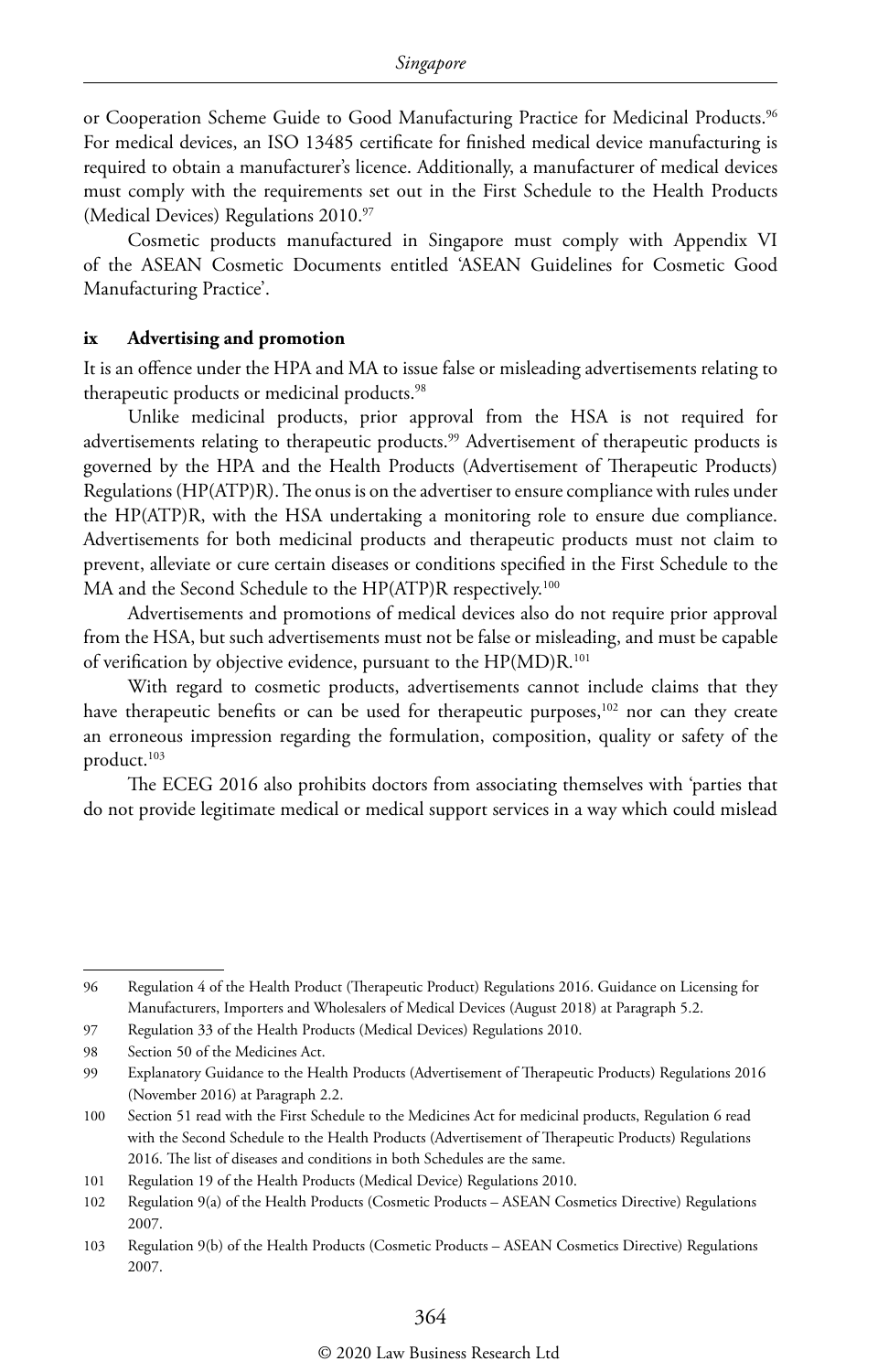the public into believing that any of the services are medically endorsed'.104 Doctors are only allowed to promote food, vitamins, tonics and health and nutrition supplements if there is sufficient scientific basis or if they are generally accepted by the medical profession.<sup>105</sup>

#### **x Distributors and wholesalers**

Any person (except for licensed manufacturers) must apply for the relevant wholesaler's licence for the resale of registered therapeutic products or medical devices<sup>106</sup> or wholesale dealer's licence for medicinal products.<sup>107</sup> A licensee for a therapeutic product must appoint a responsible person to ensure compliance with the HSA's good distribution practice (GDP).108 The licence for medicinal products will only be granted if the company has been audited and found to comply with the HSA's GDP.

With regard to medical devices, a wholesaler must possess either a GDP for medical devices certificate or ISO 13485 certificate with the scope for storage and distribution.<sup>109</sup> A licensed local manufacturer does not require a wholesaler's licence to supply, by wholesale, any medical devices it manufactures.

In respect of cosmetic devices, the company responsible for supplying the cosmetic product in the market must notify the HSA before doing so.

#### **xi Classification of products**

The classification of therapeutic products is carried out by the Therapeutic Products Branch, a department of the HSA. Therapeutic products are classified under three forensic classes: prescription-only medicines, pharmacy-only medicines and general sales list medicines.

Therapeutic products may be reclassified if the product has been deemed sufficiently safe for use with reduced, or without, medical supervision. The reclassification may be effected by an application by the party who registered the therapeutic product or through legislative mechanisms.<sup>110</sup>

Introduced in 2018, the collaborative prescribing service will allow collaborative prescribing practitioners (e.g., accredited pharmacists and nurses) to prescribe and dispense pharmacy-only and prescription-only medicines without having a medical practitioner sign them off. This will save both time and costs for patients and also ease the patient load on the already stretched healthcare system.<sup>111</sup>

106 See https://www.hsa.gov.sg/content/hsa/en/Health\_Products\_Regulation/Manufacturing\_Importation\_ Distribution/Overview/Audit\_and\_Licensing\_Of\_Importers\_Wholesale\_Dealers\_and\_Exporters.html.

<sup>104</sup> ECEG 2016 at Guideline I2(4).

<sup>105</sup> ECEG 2016 at Guideline I2(5).

<sup>107</sup> See www.hsa.gov.sg/content/hsa/en/Health\_Products\_Regulation/Manufacturing\_Importation\_ Distribution/Overview/Audit\_and\_Licensing\_Of\_Importers\_Wholesale\_Dealers\_and\_Exporters/Chinese\_ Proprietary\_Medicines.html.

<sup>108</sup> Guidance notes on duties of responsible persons named in the importer's licence and wholesaler's licence 2016 at Paragraph 4. For duties and responsibilities of responsible persons, see Regulation 39 of the Health Products (Therapeutic Products) Regulations 2016.

<sup>109</sup> Guidance on Licensing for Manufacturers, Importers and Wholesalers of Medical Devices (August 2018) at Paragraph 5.2.

<sup>110</sup> See www.hsa.gov.sg/content/hsa/en/Health\_Products\_Regulation/Western\_Medicines/Reclassified\_ Medicines.html.

<sup>111</sup> Regulation 11 of the Health Products (Therapeutic Products) Regulations 2018.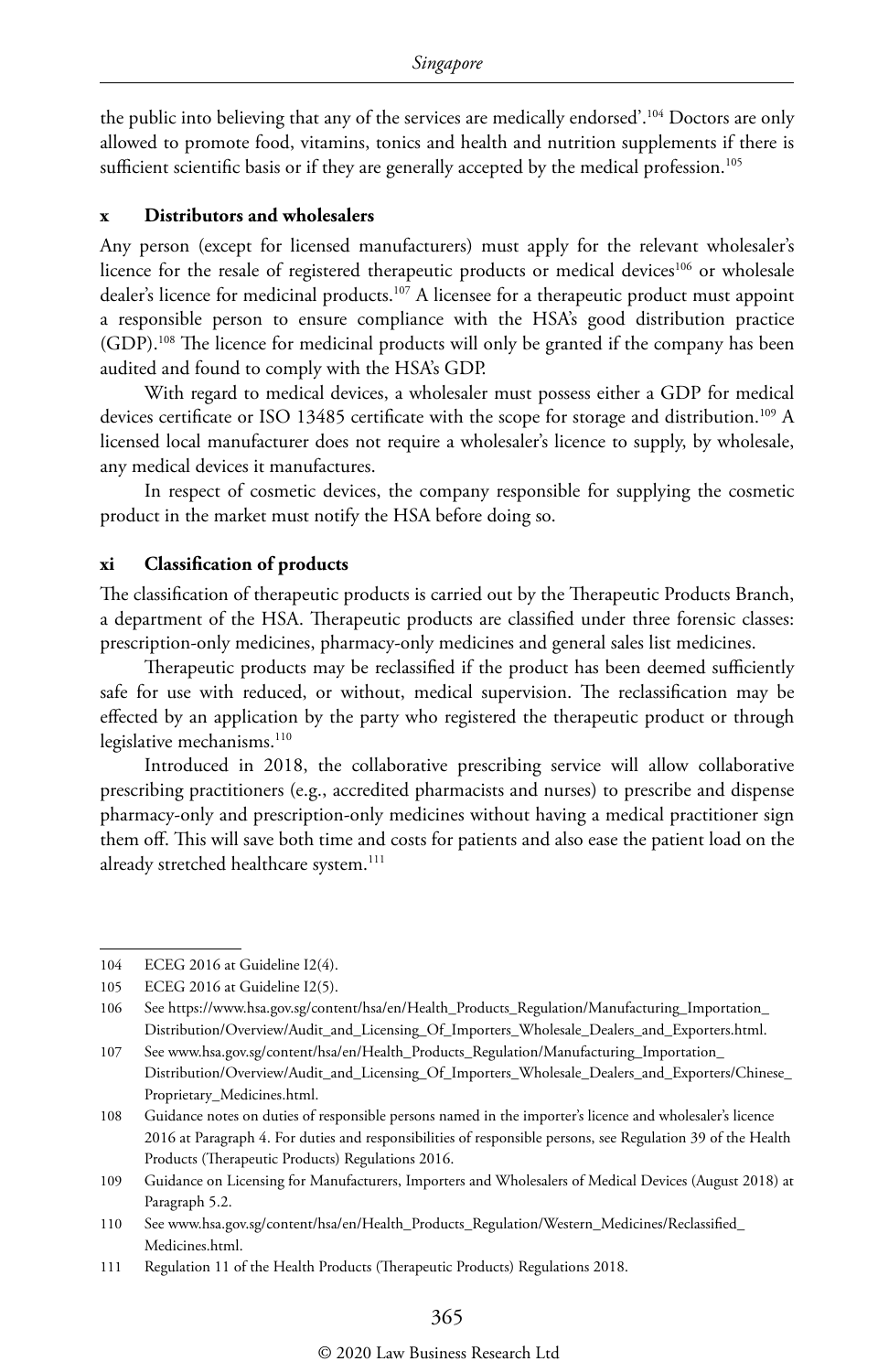#### **xii Imports and exports**

Under the HPA, a person must now obtain an importer's licence to import therapeutic products or medical devices,<sup>112</sup> and a wholesaler's licence to export them.<sup>113</sup> Importers and exporters of therapeutic products must also appoint a person to be responsible for ensuring compliance with the HSA's GDP standards.114 This requirement of a responsible person does not extend to importers and exporters of medical devices, although they must possess either a GDP for medical devices certificate or ISO 13485 certificate with the scope for storage and distribution.<sup>115</sup> Companies applying for an importer's or wholesaler's licence for therapeutic products for patients' use or restricted activities between 1 November 2016 and 31 October 2019 are eligible for a fee waiver to facilitate the adoption of this new regulatory regime.<sup>116</sup>

Imports and exports of medicinal products remain under the purview of the MA, and importers of such products require either a product licence or an import licence, while exporters require a product licence.<sup>117</sup>

#### **xiii Controlled substances**

As a party to both the 1961 United Nations Single Convention on Narcotic Drugs and 1971 United Nations Convention on Psychotropic Drugs, Singapore conforms to the international control measures provided in both conventions.118 The Misuse of Drugs Act makes it an offence to import, export or traffic controlled drugs, or to import, export or supply controlled equipment, materials or substances if one knows or has reason to believe that they are to be used in or for the manufacture of a controlled drug.

<sup>112</sup> Section 13 of the Health Products Act. However, a holder of a manufacturer's licence for therapeutic products may import health products without an importer's licence if the health product is required for the purpose of carrying out the manufacture of a therapeutic product. See Regulation 54 of the Health Products (Therapeutic Products) Regulations 2016.

<sup>113</sup> Section 14 read with Section 2 of the Health Products Act. However, a holder of an importer's licence may export therapeutic products without a wholesaler's licence if the imported therapeutic products were imported solely for the purpose of export. See Regulation 53 of the Health Products (Therapeutic Products) Regulations 2016.

<sup>114</sup> Regulation 39 of the Health Products (Therapeutic Products) Regulations 2016.

<sup>115</sup> Guidance on Licensing for Manufacturers, Importers and Wholesalers of Medical Devices (August 2018) at Paragraph 5.2.

<sup>116</sup> See www.hsa.gov.sg/content/hsa/en/Health\_Products\_Regulation/Manufacturing\_Importation\_ Distribution/Overview/Audit\_and\_Licensing\_Of\_Importers\_Wholesale\_Dealers\_and\_Exporters/ Medicinal\_Products.html.

<sup>117</sup> Part II of the Medicines Act.

<sup>118</sup> These control measures are implemented via, inter alia, the Misuse of Drugs Act (Chapter 185), the Health Products (Therapeutic Products) Regulations 2016 and the Medicines (Export Licence for Psychotropic Substances) Regulations.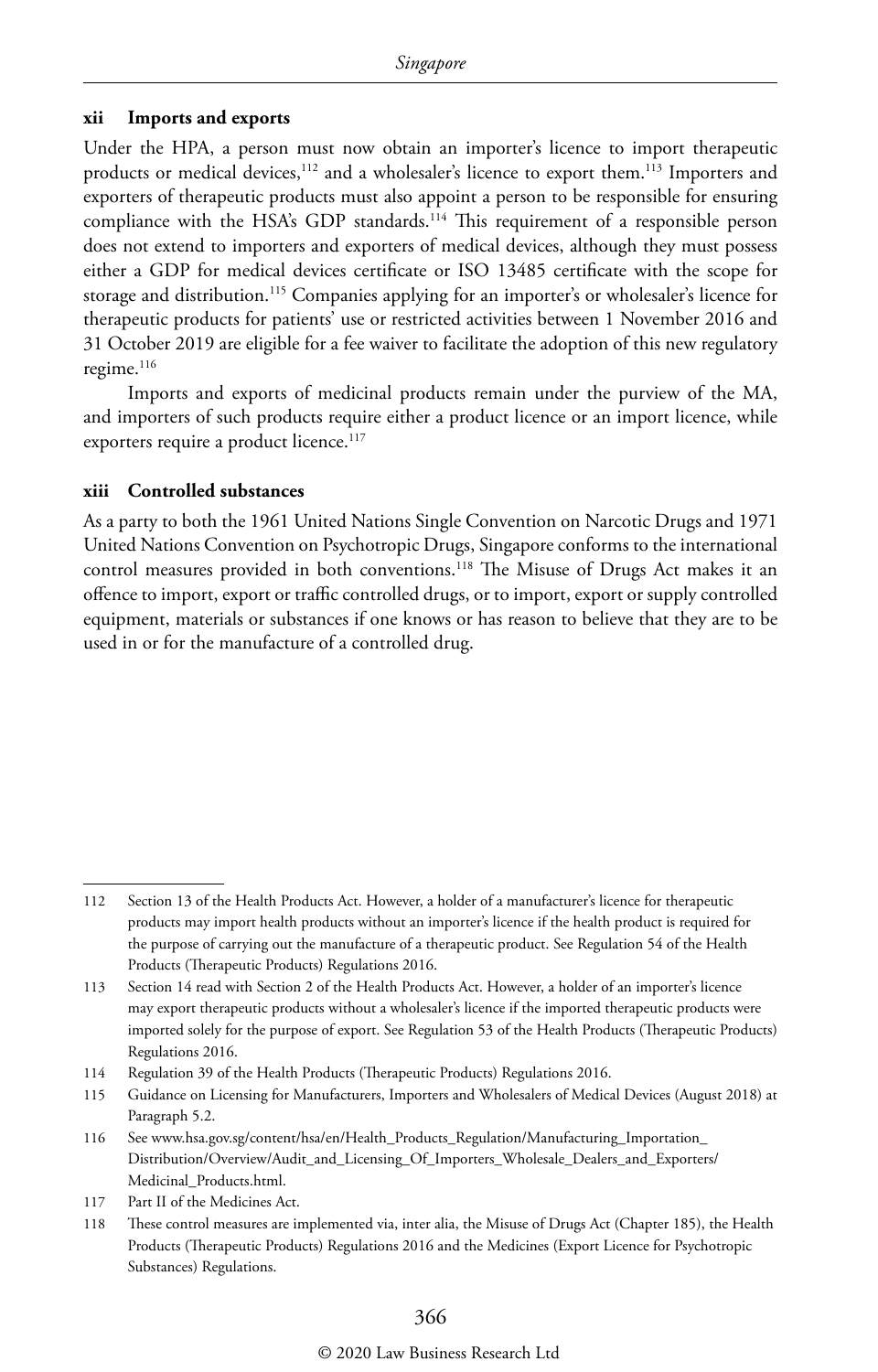To import or export controlled drugs<sup>119</sup> and psychotropic substances or medicinal products with psychotropic substances,<sup>120</sup> an applicant must obtain an import or export licence from the HSA, and the purpose of the import or export will be assessed before the licence is processed and issued.<sup>121</sup>

#### **xiv Enforcement**

The HSA has the right of entry into premises for the purpose of ascertaining whether there is, or has been, any contravention of the MA. Any duly authorised person has the power to inspect, take samples and seize goods and documents to ascertain whether any contravention of the MA has taken place.

Under the HPA, an enforcement officer may, at any time and without warrant, enter, inspect and search a premise if there is reason to suspect a contravention of the HPA. The enforcement officer may also seize items, require a person to furnish information or documents in his or her knowledge, or arrest, without warrant, a person who is believed to have committed an offence under the HPA.<sup>122</sup>

With regard to private hospitals and medical clinics, the MOH's Director of Medical Services or any authorised enforcement officer may, at any time and without warrant, enter, inspect and search any premises if there is reasonable cause to suspect a contravention of the Private Hospitals and Medical Clinics Act (Chapter 248), or to assess the quality and appropriateness of the services provided, and the practices carried out in those establishments, including clinical laboratories.<sup>123</sup>

#### **III PRICING AND REIMBURSEMENT**

Apart from a national medical savings scheme (Medisave) and a health insurance scheme for Singapore citizens and permanent residents (Medishield Life),<sup>124</sup> patients receive drug subsidies based on their paying status and the scheme under which the drug is covered (e.g., the Standard Drug List and Medication Assistance Fund).<sup>125</sup> Subsidised drugs cover up to 90 per cent of the total volume of public medication prescriptions and are reviewed and

120 Regulation 3 of the Medicines (Export Licence for Psychotropic Substances) Regulations. Note that the Regulations were amended in 2016 to include medicinal products containing psychotropic substances.

<sup>119</sup> As defined in the First Schedule to the Misuse of Drugs Act.

<sup>121</sup> See www.hsa.gov.sg/content/hsa/en/Health\_Products\_Regulation/Manufacturing\_Importation\_ Distribution/Overview/Audit\_and\_Licensing\_Of\_Importers\_Wholesale\_Dealers\_and\_Exporters/ Controlled\_Drugs\_Psychotropic\_and\_Restricted\_Substances.html.

<sup>122</sup> Section 49 of the Health Products Act.

<sup>123</sup> Section 12 of the Private Hospitals and Medical Clinics Act (Chapter 248).

<sup>124</sup> Medisave allows Singaporean Citizens or Permanent Residents to set aside part of their income for future medical expenses. See https://www.moh.gov.sg/content/moh\_web/home/costs\_and\_financing/schemes\_ subsidies/medisave.html#1. MediShield Life is a basic health insurance plan, administrated by the Central Provident Fund Board, which helps to pay for hospital bills and selected costly outpatient treatments such as dialysis and chemotherapy for cancer. See https://www.moh.gov.sg/content/moh\_web/medishield-life/ about-medishield-life/what-is-medishield-life.html.

<sup>125</sup> See https://www.moh.gov.sg/cost-financing/healthcare-schemes-subsidies/drug-subsidies-schemes. However, note that some drugs are only subsidised for specific, appropriate clinical indications for which the drugs are assessed to be clinically effective and cost-effective.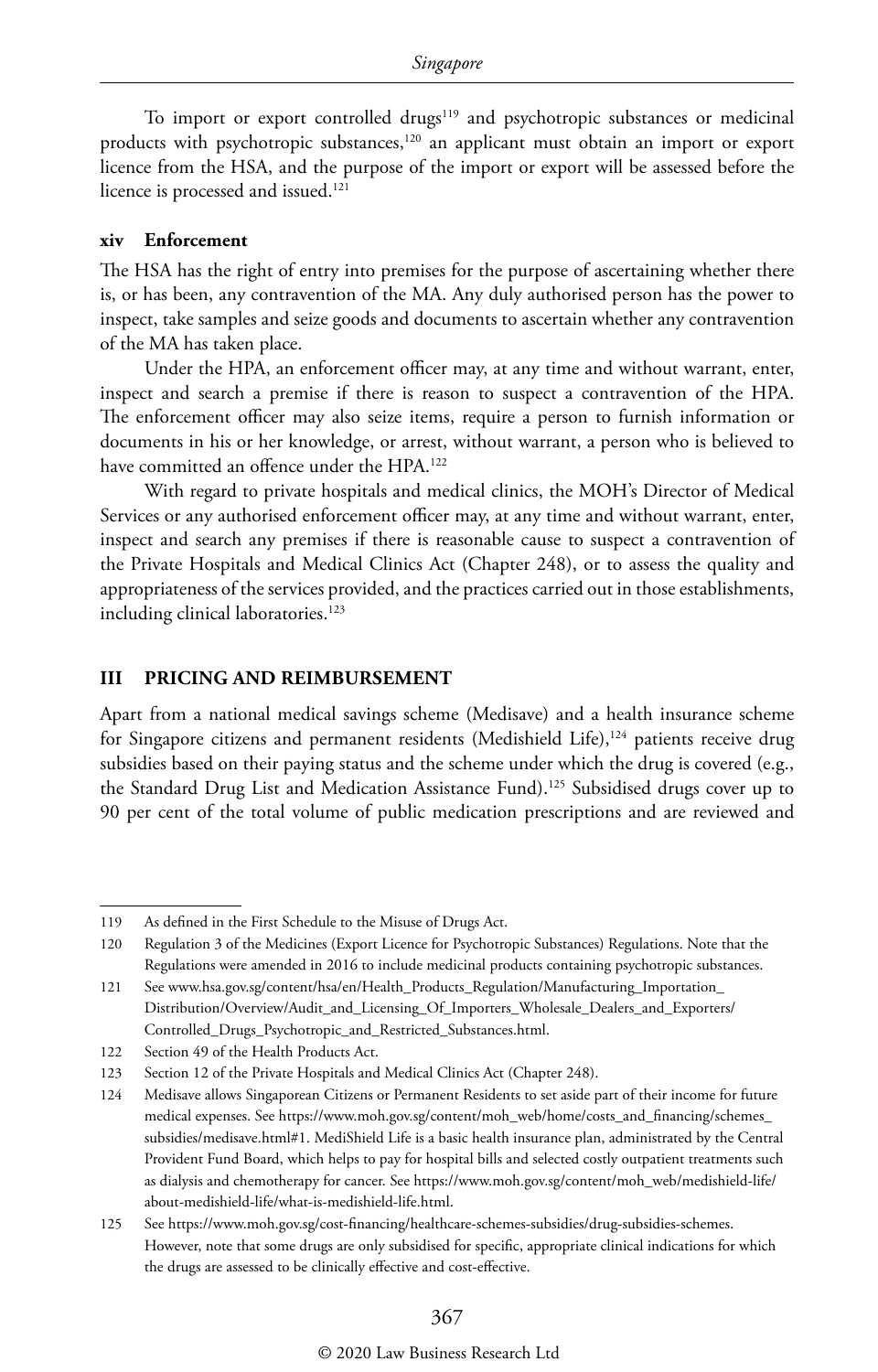updated regularly by the MOH.126 Subsidies are also provided for medical devices, such as implants.127 In 2014, the government launched the Pioneer Generation Package, which provides senior citizens who were born before 1950 and obtained citizenship before 1987 with additional discounts on subsidised medications, as well as subsidies on their Medishield Life premiums.<sup>128</sup> In August 2018, the government launched the Merdeka Generation Package for Singaporeans born in the 1950s, to help them cope with healthcare and other expenses, covering areas such as outpatient subsidies, Medisave account top-ups, MediShield Life premium subsidies and payouts for long-term care.<sup>129</sup>

Health technology assessments are carried out by the Healthcare Technology Assessment (HTA) Unit under the auspices of the MOH. As part of its health technology assessments, the HTA Unit carries out reviews and cost-effectiveness analyses, and develops clinical practice guidelines in Singapore.<sup>130</sup>

#### **IV ADMINISTRATIVE AND JUDICIAL REMEDIES**

Any person aggrieved by the HSA's decision in relation to granting, renewing or revoking a licence, or the registration of a health product, may appeal to the Minister of Health, whose decision is final.<sup>131</sup>

Notwithstanding the finality of the Minister's decision, applicants may apply for a judicial review of the Minister's decision in accordance with common law administrative law principles; for example, where the Minister's decision has exceeded its jurisdiction or where the Minister reached his or her decision in breach of the rules of natural justice.

#### **V FINANCIAL RELATIONSHIPS WITH PRESCRIBERS AND PAYORS**

The Singapore Association of Pharmaceutical Industries' Code of Marketing Practices guides the conduct of marketing and promotion of medicinal and therapeutic products in Singapore, and serves as the basis for regulation within the industry.<sup>132</sup>

The ECEG 2016 also provides guidance to doctors in relation to issues of financial conflicts of interest.133 While the requirements on disclosure of interests and prohibitions on exerting undue influence on patients still apply, the ECEG 2016 has expanded the scope of conflicts of interest to include the material interests of individuals close to doctors. Further, the practice of asking for fee kickbacks or other compensation in exchange for referring patients to other medical service professionals or healthcare facilities is prohibited under

<sup>126</sup> See https://www.moh.gov.sg/cost-financing/healthcare-schemes-subsidies/drug-subsidies-schemes and https://www.straitstimes.com/forum/letters-on-the-web/list-of-subsidised-drugs-reviewed-regularly.

<sup>127</sup> See https://www.moh.gov.sg/content/moh\_web/home/pressRoom/pressRoomItemRelease/2004/medical\_ service\_package\_to\_ensure\_good\_healthcare\_at\_affordable\_prices\_for\_all\_Singaporeans.html.

<sup>128</sup> See www.pioneers.sg/en-sg/Pages/Overview.aspx.

<sup>129</sup> See https://www.todayonline.com/singapore/new-merdeka-generation-package-help-sporeans-born-1950s-healthcare-needs.

<sup>130</sup> Khoo Ai Leng, *Formulary Management – A Practical Guide* (1st edition, NHG Pharmacy & Therapeutics Office 2014).

<sup>131</sup> Section 28 of the Health Products Act.

<sup>132</sup> SAPI Code of Marketing Practices (2016).

<sup>133</sup> Guideline H3(1)-(5) of the ECEG 2016.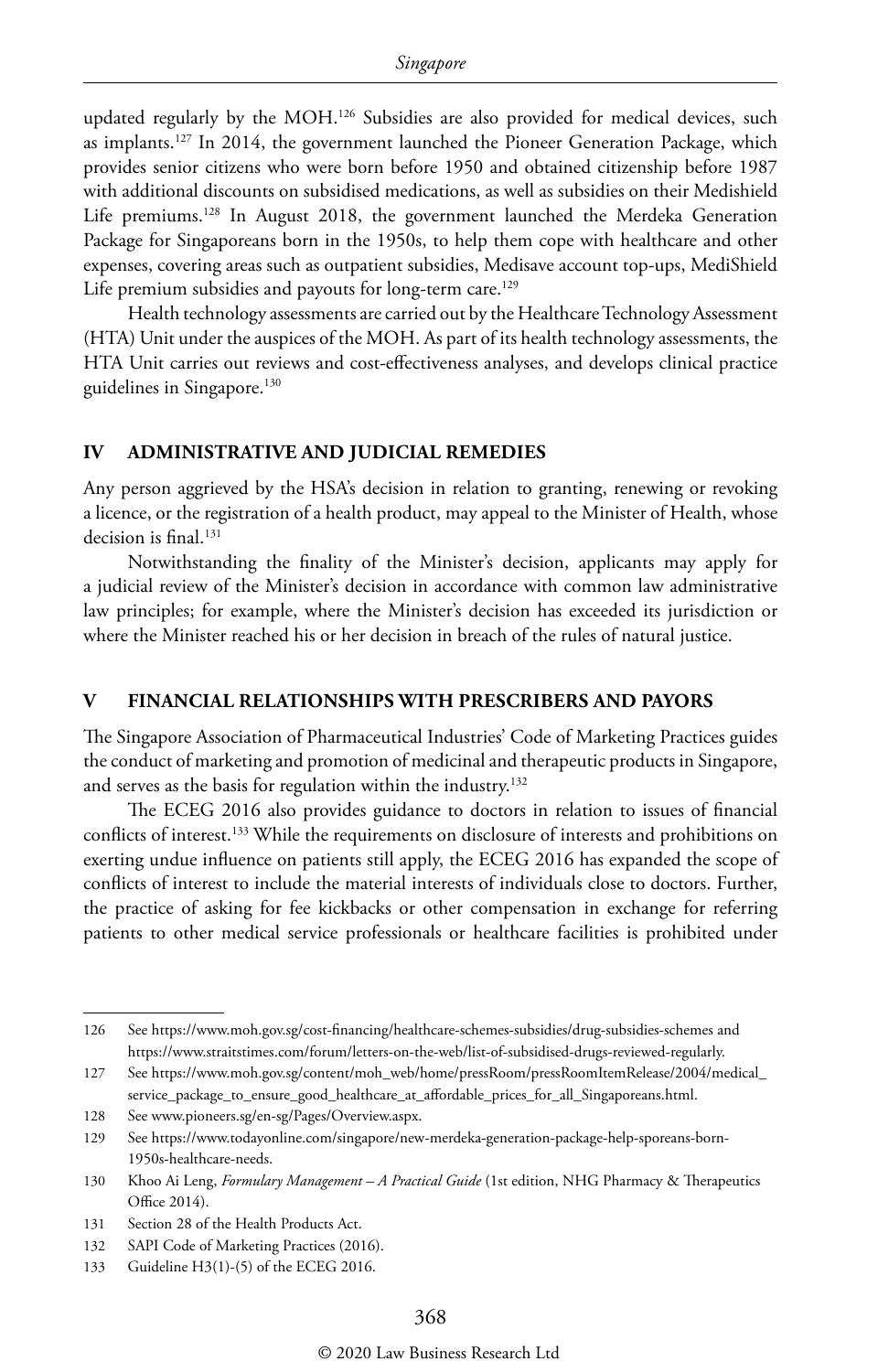the ECEG 2016.134 Additionally, if the factual circumstances reveal a corrupt intent and the breach is egregious, this may potentially be an offence of corruption under the Prevention of Corruption Act (Chapter 241).<sup>135</sup>

At present, doctors can only charge patients for fees paid to third-party administrators (TPAs) and managed care companies if the sums paid reflect the actual work they do and are not contingent on the services provided by the doctor or the amount of fees collected from patients.<sup>136</sup> The rationale is to ensure that the patient's interests would take priority over the doctor's personal financial interests.<sup>137</sup> Examples of TPA services include intermediary processing and managing of insurance claims and employer medical benefits. Historically, a large number of healthcare institutions would charge a fixed percentage of the total amount of the fees billed to patients for TPA services. The sharing or splitting of fees with a TPA or managed care company, merely for the privilege of being referred a patient with no commensurate work being done to justify the fees, is now considered unethical. In practice, whether the fees paid to a TPA would constitute an infringement of the ECEG 2016 would very much depend on the basis for the fees and the specific circumstances in each case. As a breach of the ECEG 2016 may lead to disciplinary sanctions against a doctor, some doctors have chosen to terminate their contracts with TPAs to avoid the risk of being sanctioned.

To give more clarity on the implementation of the new rules, the SMC has in various advisories stated that TPAs can still be paid a fee but the quantum must be commensurate to and fairly reflect the complexity of the actual work executed by the said third party. There also needs to be transparency to the patients about the fees payable to the TPA.<sup>138</sup> In addition, the Academy of Medicine, the College of Family Physicians and the Singapore Medical Association have also jointly issued recommendations<sup>139</sup> that doctors can consider a cap for

<sup>134</sup> Guideline H3(5) of the ECEG 2016.

<sup>135</sup> See *Public Prosecutor v. Khoo Yong Hak* [1995] 1 SLR(R) 769 (SGHC) at [23] to [26]. Section 5 of the Prevention of Corruption Act (Chapter 241) makes it an offence to corruptly solicit, receive, give, promise or offer any gratification as an inducement to any person (or public servant) doing or forbearing to do anything in respect of any matter.

<sup>136</sup> Guideline H3(7) of the ECEG 2016 states that doctors may only pay managed care companies, third-party administrators, insurance entities or patient referral services fees that reflect their actual work in handling and processing the patients, and cautions that such fees must not be so high as to constitute 'fee splitting' or 'fee sharing'. Further, doctors are required to disclose any such fees to their patients. Although the ECEG 2016 came into force on 1 January 2017, Guideline H3(7) only came into force on 1 July 2017, giving doctors an additional six months to comply; see Paragraphs 9 and 10 of the Advisory on the Payment of Fees to Managed Care Companies, Third Party Administrators, Insurance Entities or Patient Referral Services by the Singapore Medical Council on 13 December 2016. This was reiterated in the Second Advisory on the Payment of Fees to Managed Care Companies, Third Party Administrators, Insurance Entities or Patient Referral Services by the Singapore Medical Council on 23 June 2017, Paragraph 4.

<sup>137</sup> See Paragraph 11 of the Advisory on the Payment of Fees to Managed Care Companies, Third Party Administrators, Insurance Entities or Patient Referral Services ('Third Parties') by the Singapore Medical Council on 13 December 2016.

<sup>138</sup> Advisory on the Payment of Fees to Managed Care Companies, Third Party Administrators, Insurance Entities or Patient Referral Services by the Singapore Medical Council on 13 December 2016, and the Second Advisory on the payment of fees to managed care companies, third-party administrators, insurance entities or patient referral services by the Singapore Medical Council on 23 June 2017.

<sup>139</sup> Joint opinion on Transactions with Managed Care/Third Party Administrators (TPAs) on 14 December 2016, Joint Advisory on Fees paid to Managed Care and Third-Party Administrator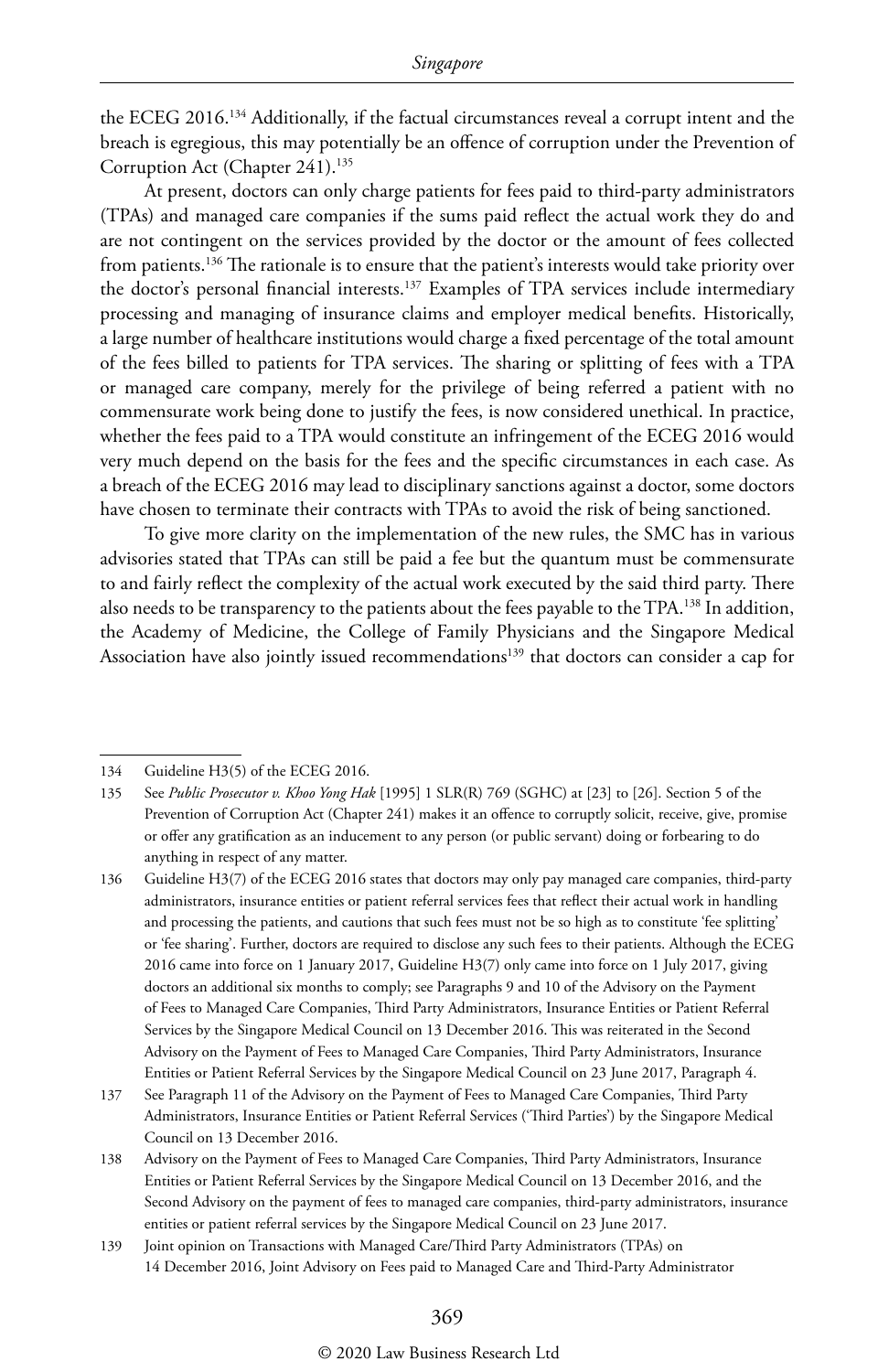TPA fees, a fixed methodology that allows TPAs to achieve a reasonable and appropriate profit margin, or a fee schedule for different scenarios to cater for the different types and complexities of work done by TPAs.

In late 2018, the local media reported that public hospitals retained the practice of engaging foreign agents who received payment from the public hospitals for 'administrative services' (i.e., to facilitate and assist foreign patients seeking medical treatment in Singapore for a certain percentage of the patient's hospital bill). The MOH requested that public hospitals terminate all contracts with such foreign agents. The MOH's position was that the 'priority of public healthcare institutions is to serve Singaporeans' healthcare needs', and they are 'not allowed to actively market themselves to foreign patients'.140 In light of the MOH announcement, there have been reports that foreign agents are turning to private practitioners and private hospitals for such referral arrangements.<sup>141</sup>

The ECEG 2016 further provides more detailed guidelines on the relationships between doctors and the medical industry.<sup>142</sup> In particular, financial reimbursements for doctors appearing at educational events must be fair, reasonable and commensurate with the time and expertise they have provided, and doctors must personally pay for any unrelated activities, additional stay or the costs of any accompanying persons. They also cannot accept extravagant gifts, hospitality or other inducements from companies that could be seen to potentially affect their decisions about patient care.

#### **VI SPECIAL LIABILITY OR COMPENSATION SYSTEMS**

The regulatory regime does not provide special liability or compensation schemes in relation to medical products. Accordingly, compensation for injuries arising from medicinal products and medical devices derive from common law or statute.<sup>143</sup> Although rare, class actions are possible.144

#### **VII TRANSACTIONAL AND COMPETITION ISSUES**

#### **i Competition law**

The Competition Commission of Singapore is the primary regulator in this space. In October 2013, the Commission indicated that it would be actively considering the issue of patent disputes and 'pay-for-delay' agreements.<sup>145</sup>

companies on 11 April 2017, and Joint Advisory on Fees Paid to Managed Care and Third-Party Administrator (TPA) Companies on 23 June 2017 by Academy of Medicine, Singapore, College of Family Physicians, Singapore, and Singapore Medical Association.

<sup>140</sup> https://www.straitstimes.com/singapore/health/moh-puts-a-stop-to-foreign-patient-referral-contracts.

<sup>141</sup> https://www.straitstimes.com/singapore/medical-industrys-rogue-agents.

<sup>142</sup> ECEG 2016 Guideline I1.

<sup>143</sup> For example, Section 14 of the Sale of Goods Act (Chapter 393) or Section 6 of the Consumer Protection (Fair Trading) Act (Chapter 52A).

<sup>144</sup> Under Order 15, Rule 12 of the Rules of Court of Singapore.

<sup>145</sup> See https://www.cccs.gov.sg/media-and-publications/speeches/welcome-address-by-mr-toh-han-li-chiefexecutive-of-ccs-at-the-intellectual-property-management-community-of-practice-seminar-competitionlaw-and-payfordelay-patent-cases.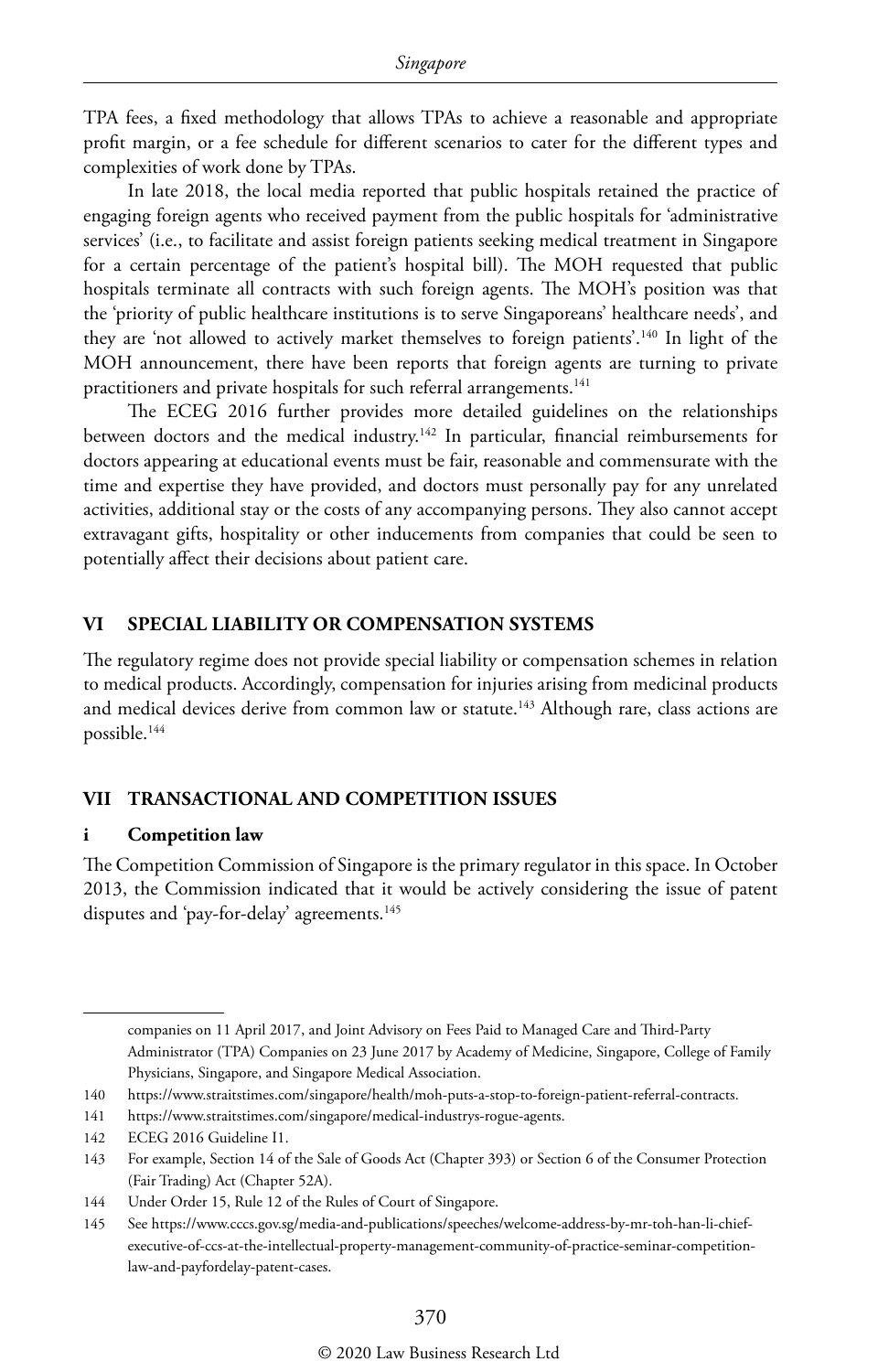#### **ii Transactional issues**

In terms of strategic collaborations, Singapore provides diverse partnership opportunities with its public sector research institutes, leading pharmaceutical and biotechnology companies based in Singapore, clinical research units in hospitals, and international research organisations. Companies can also collaborate with scientists in Singapore's public sector institutes to work on developing new medical technology innovations and applications. In addition, the government provides funding in the life sciences industry: for example, S\$4 billion was pledged to further health and biomedical sciences research under the Research, Innovation and Enterprise 2020 plan.<sup>146</sup>

#### **VIII CURRENT DEVELOPMENTS**

As Singapore continues to experience low fertility rates, the adoption of new methods of fertility assistance has come under active consideration. Thus, the BAC has formed a review group to look into the ethical, legal and social issues arising from mitochondrial genome replacement technology.147 The MOH is currently reviewing the use of pre-implantation genetic screening (PGS) and its ethical implications, having commenced a three-year pilot programme to assess its clinical effectiveness at improving in vitro fertilisation (IVF) cycle outcomes by screening for chromosomal abnormalities in embryos created through IVF.148 The pilot programme is scheduled to end in December 2019, when the MOH will evaluate the clinical outcomes to evaluate whether PGS should become a routine clinical service.<sup>149</sup>

A recent High Court judgment<sup>150</sup> has prompted governmental reviews of the status of surrogacy in Singapore.<sup>151</sup> While surrogacy is not available in Singapore, the authorities have been faced with issues in relation to the legal status of children birthed through gestational surrogacy overseas (e.g., parentage, citizenship, residential status of the child). The case raised interesting questions about allowing the adoption of such a child by the child's biological father, who intended to raise the child within the context of a homosexual relationship. Governmental reviews may result in legislative changes to the terms of assisted reproduction services, currently governed by the PHMCA.<sup>152</sup>

To control rising healthcare costs, the MOH has published the Fee Benchmarks for Private Sector Surgeon Fees (as of 13 November 2018) covering 222 surgical procedures.<sup>153</sup>

<sup>146</sup> See https://www.nrf.gov.sg/rie2020.

<sup>147</sup> See www.bioethics-singapore.org/index/activities/current-projects.html. Mitochondrial gene replacement allows the replacement of mutant mitochondrial genes in unfertilised oocytes or zygotes with normal donor mitochondria, preventing the passing of the condition from mother to child. See also www.straitstimes. com/singapore/three-parent-baby-to-avoid-diseases.

<sup>148</sup> See www.moh.gov.sg/content/moh\_web/home/pressRoom/Parliamentary\_QA/2016/ pre-implantation-genetic-screening--pgs-.html and https://www.nuh.com.sg/wbn/slot/u3007/ Patients%20and%20Visitors/Newsroom/Media%20Articles/2016/Nov\_2016/TODAY\_Pg18\_ ThreeHospitalsOfferEmbryoScreeningTechniquePilotStudy%20\_15Nov16.pdf.

<sup>149</sup> *Singapore Parliamentary Debates, Official Report* (5 November 2019) Vol 94 at Col 18 (Gan Kim Yong, Minister for Health).

<sup>150</sup> *UKM v. Attorney-General* [2018] SGHCF 18.

<sup>151</sup> See https://www.straitstimes.com/singapore/parliament-authorities-looking-at-adoption-laws-andsurrogacy-does-not-support-gay.

<sup>152</sup> Regulation 18(1) read with Second Schedule to the Private Hospitals and Medical Clinics Regulations.

<sup>153</sup> MOH, Fee Benchmarks for Private Sector Surgeon Fees (As of 13 November 2018).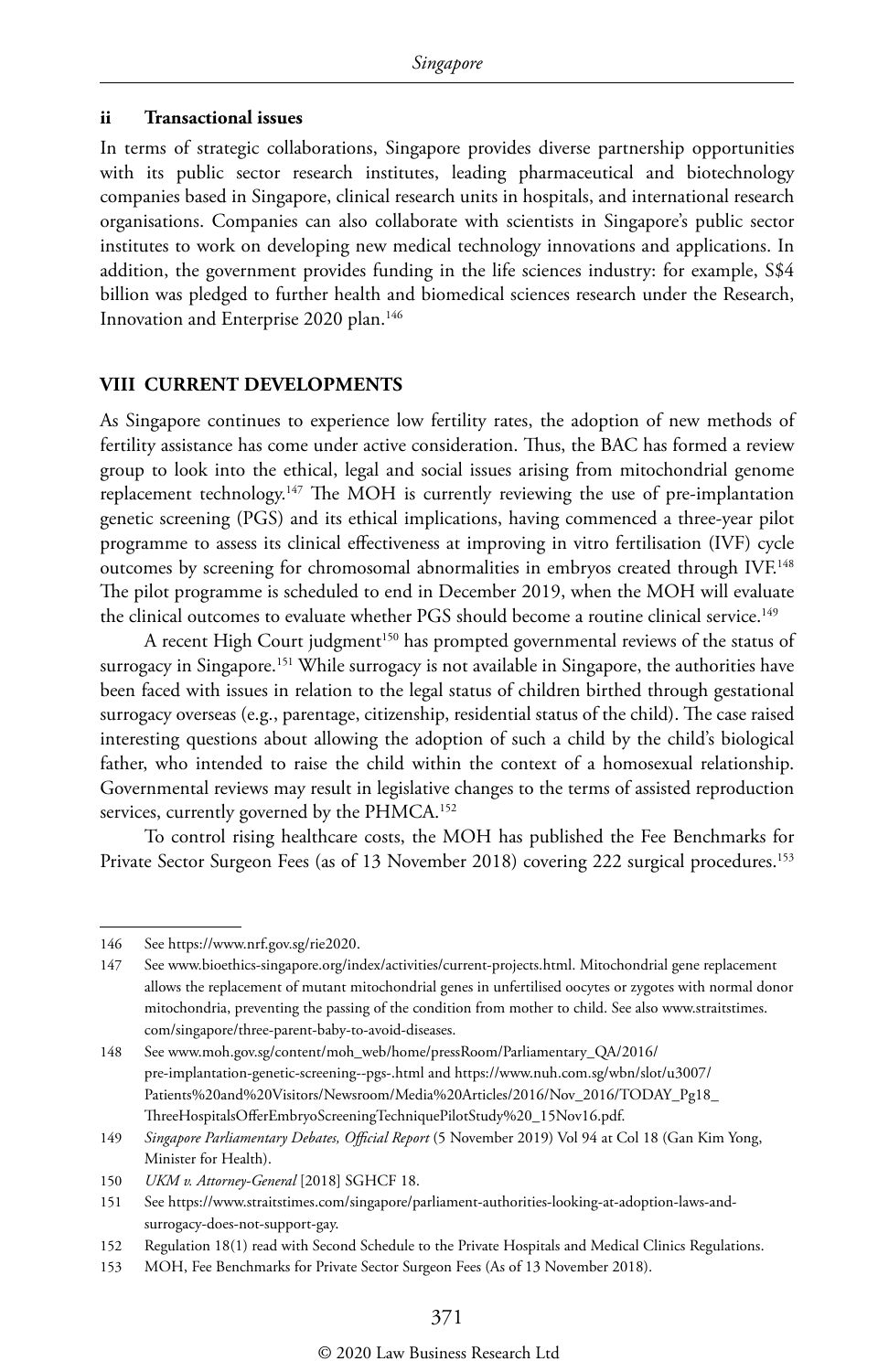While the benchmarks are not intended to be a fee cap,<sup>154</sup> doctors who charge above the benchmarks are expected to explain to patients and other stakeholders why their charges exceed the benchmarks.155

The current PHMCA is to be replaced with a new Healthcare Services Act (HCSA),<sup>156</sup> which will broaden the scope of regulatory coverage from the present hospitals, medical clinics and other healthcare institutions, to include allied health and non-physician healthcare, traditional medicine and complementary and alternative medicine. A new risk-based regulatory approach is expected be adopted whereby licences, which were previously premise-based, are now to be issued based on the types of services provided, such as hospital services and long-term residential care services, among others. Better safeguards for patient safety and welfare will also be implemented. The MOH will be empowered to directly 'step-in' or appoint a 'step-in' operator to take over a residential healthcare entity licensee that is in serious financial trouble, not complying with the provisions of the HCSA, or is otherwise carrying on its operations in a manner that is detrimental to the interests of patients or customers.<sup>157</sup>

The Bill for the HCSA was passed in Parliament on 6 January 2020, with implementation to be carried out in three phases from early 2021 to the end of 2022. The first phase will bring PHMCA laboratory licensees under the Bill's regulatory regime, while the second phase will involve medical clinics and other ambulatory care services, as well as ambulance services. In the third phase, hospital and long-term care services, as well as other new licensable services will be regulated by the Bill.

When the HCSA was first proposed in 2017, it was intended to make it mandatory for licensed hospitals and medical clinics under the HCSA to contribute critical patient health information to the National Electronic Health Records (NEHR). The NEHR is a database owned by the MOH to collect summary patient health records across different healthcare providers. At present, contribution is voluntary with primarily public institutions contributing patient data. Patients who do not wish for their records to be accessed via the NEHR may opt out, but by default their specified health data would be contributed to the NEHR.158 However, mandatory contribution to the NEHR has been deferred due to various events.

Before the HCSA could be enacted in 2019 as originally intended, Singapore witnessed its worst cyberattack, which occurred within the database of Singapore's largest group of healthcare institutions, consisting of four hospitals and other healthcare centres.<sup>159</sup> The personal particulars of 1.5 million patients, and outpatient particulars of around 159,000 people, were stolen. A Committee of Inquiry was convened<sup>160</sup> and it issued a report on its

<sup>154</sup> MOH, Fee Benchmarks for Private Sector Surgeon Fees (As of 13 November 2018) at Paragraph 7(a)(ii).

<sup>155</sup> Fee Benchmarks Advisory Committee Report (9 November 2018).

<sup>156</sup> See https://www.moh.gov.sg/hcsa/about-hcsa.

<sup>157</sup> Edwin Tong, Senior Minister of State, Ministry of Health, 'Opening Speech for Second Reading of the Healthcare Services Bill', 6 January 2020.

<sup>158</sup> The draft Healthcare Services Bill was made available to the public at https://www.moh.gov.sg/docs/ librariesprovider8/default-document-library/healthcare\_services\_(draft)\_bill\_2017122241b0a3bc9c8c4d65 b2ac0bbfa0aa81bf.pdf.

<sup>159</sup> See https://www.straitstimes.com/singapore/personal-info-of-15m-singhealth-patients-including-pm-leestolen-in-singapores-most.

<sup>160</sup> WongPartnership LLP represented MOH Holdings Private Limited in the inquiry.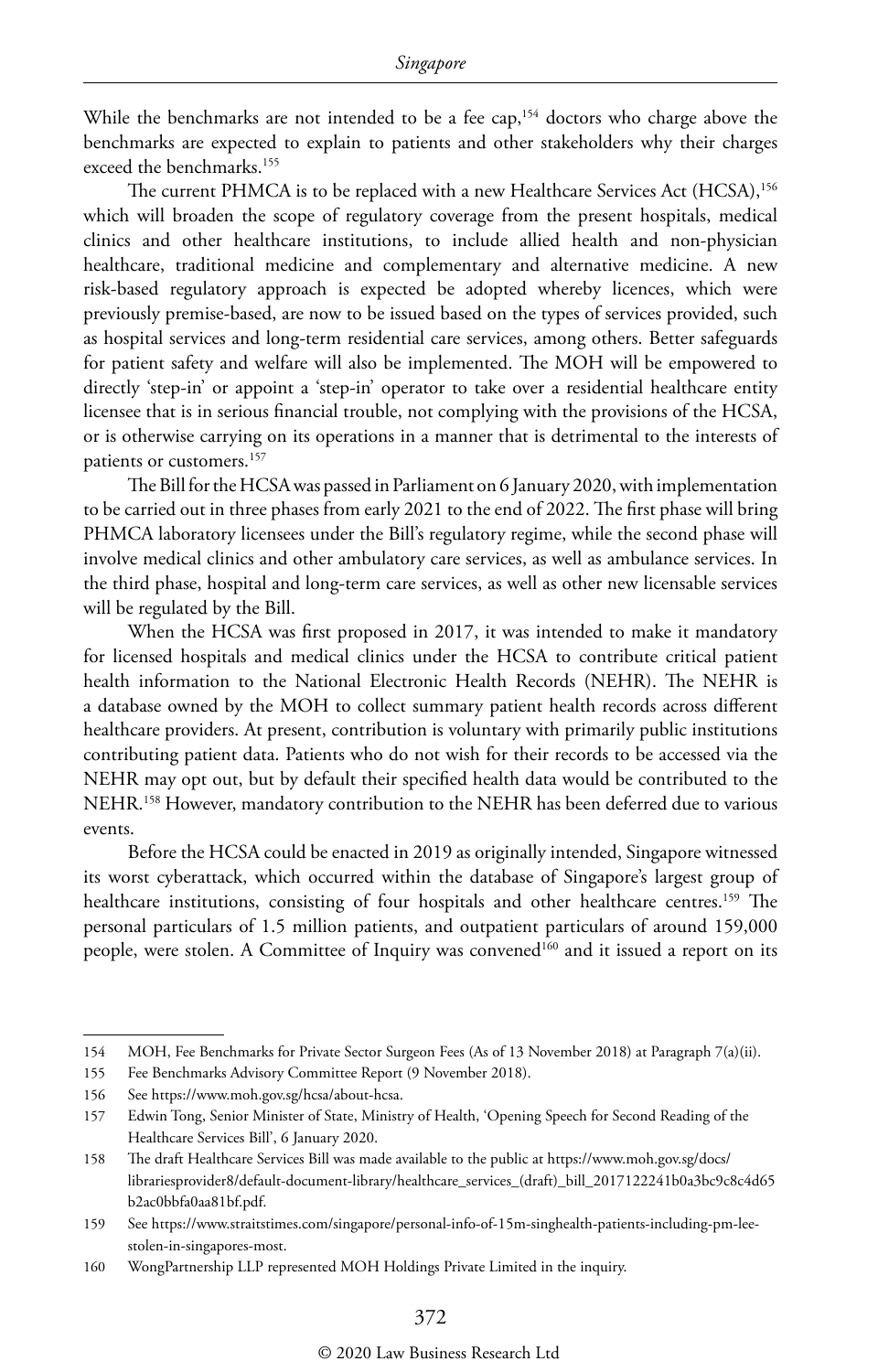findings in December 2018.161 In January 2019, the Personal Data Protection Commission imposed fines on both the company responsible for administering the electronic medical record system and the healthcare institution (fined S\$750,000 and S\$250,000 respectively).162 The latter is the same institution that manages the NEHR.

Soon after the above inquiry was concluded, the MOH disclosed in January 2019 that another major data breach of healthcare information had been detected. This time, involving the data of more than 14,000 people diagnosed with HIV.163 These incidents have heightened public scrutiny on the frameworks in place to safeguard confidential data, especially with the increased prevalence of data use across the healthcare sector.<sup>164</sup>

As a result, plans for the mandatory contribution of patient medical data to the NEHR have been deferred. The NEHR is still undergoing a series of cybersecurity assessments to ensure that the system is sufficiently robust.<sup>165</sup>

The recent data breaches have given rise to concerns about the adoption of telemedicine. Singapore has seen a growth in the telemedicine sector with reports that funding into Asian telemedicine start-ups have grown since 2010.166 To ensure that telemedicine and other similar new and innovative services can be developed in a safe and controlled environment, the MOH launched a new Licensing Experimentation and Adaptation Programme (LEAP) on 18 April 2018, with telemedicine as the first service to come under LEAP.<sup>167</sup> Under LEAP, the MOH is working alongside telemedicine providers to develop more timely, fit-forpurpose and effective regulations, with an intended focus on 'tele-consultation and mobile medicine (house call) services that provide direct clinical care, such as triage, history taking, diagnosis and treatment under the HCSA'.168 With the experience gathered through the LEAP framework, the MOH will be revising the National Telemedicine Guidelines issued in 2015, with the revised edition expected to be published in 2020.<sup>169</sup>

The Workgroup to Review the Taking of Informed Consent and SMC Disciplinary Process convened by the SMC in consultation with the MOH and the Ministry of Law issued its recommendations on 28 November 2019. Key recommendations include: first, a new test for informed consent in response to the Singapore Court of Appeal's recent adoption

<sup>161</sup> Public Report of the Committee of Inquiry Into The Cyber Attack On Singapore Health Services Private Limited's Patient Database On Or Around 27 June 2018 (10 January 2019).

<sup>162</sup> Decision of the Commissioner for Personal Data Protection in the matter of an investigation under Section 50(1) of the Personal Data Protection Act 2012 [2019] SGPDPC 3 at [136] – [137]; see also https://www.pdpc.gov.sg/-/media/Files/PDPC/PDF-Files/Press-Room/2019/Media-Release---SingHealthand-IHIS\_15-Jan-2019.pdf.

<sup>163</sup> https://www.bbc.com/news/world-asia-47027867.

<sup>164</sup> *Singapore Parliamentary Debates, Official Report* (12 February 2019) Vol 94 (Gan Kim Yong, Minister for Health).

<sup>165</sup> *Singapore Parliamentary Debates, Official Report* (15 January 2019) Vol 94 (Gan Kim Yong, Minister for Health); Edwin Tong, Senior Minister of State, Ministry of Health, 'Closing Speech for Second Reading of the Healthcare Services Bill', 6 January 2020 at [53].

<sup>166</sup> https://www.businesstimes.com.sg/brunch/the-doctor-is-online-why-telemedicine-apps-need-to-treadwith-caution.

<sup>167</sup> https://www.moh.gov.sg/news-highlights/details/moh-launches-first-regulatory-sandbox-to-supportdevelopment-of-telemedicine.

<sup>168</sup> https://www.moh.gov.sg/our-healthcare-system/licensing-experimentation-and-adaptation-programme- (leap)---a-moh-regulatory-sandbox.

<sup>169</sup> *Singapore Parliamentary Debates, Official Report* (7 October 2019) Vol 94 (Gan Kim Yong, Minister for Health).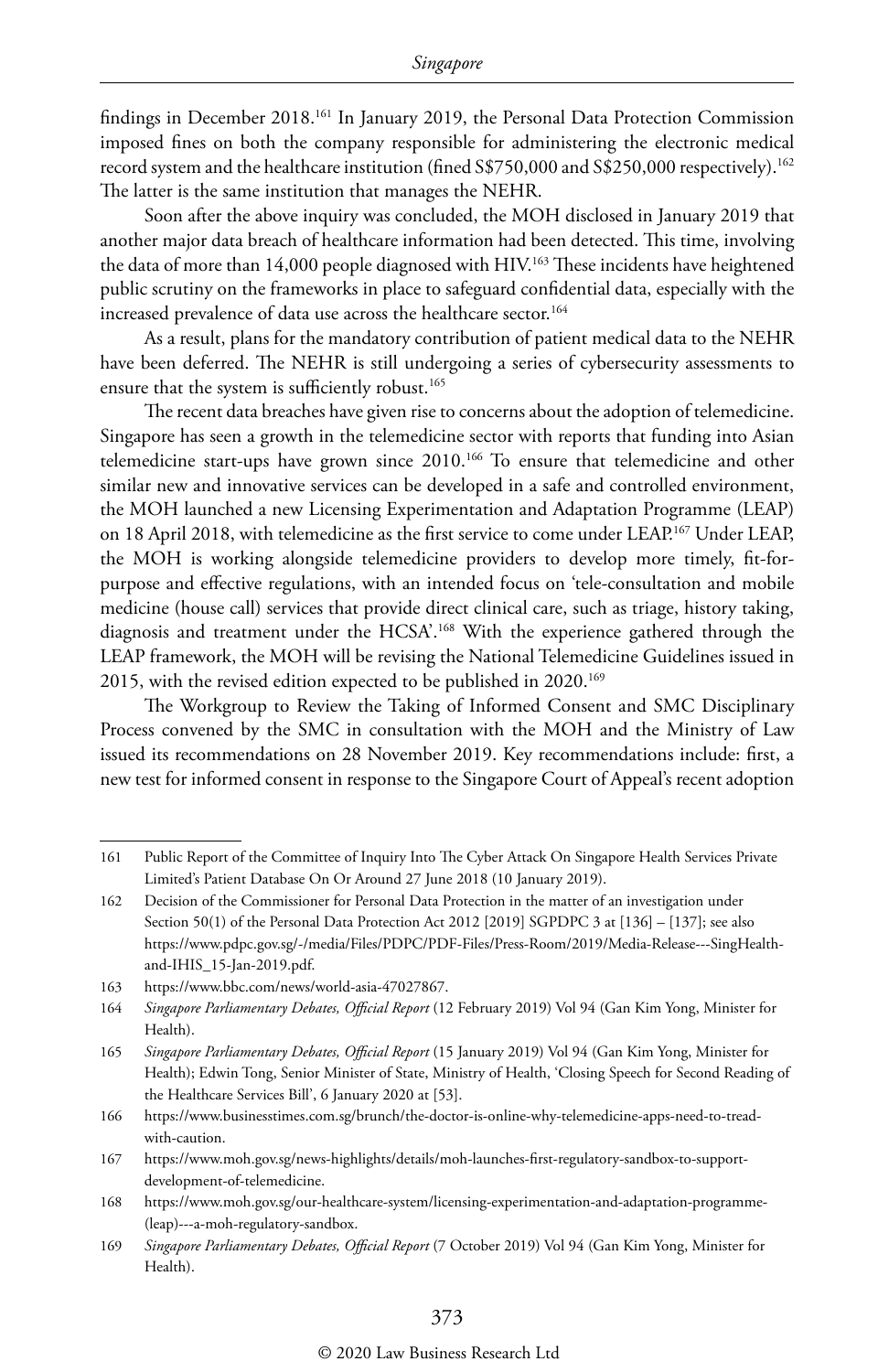of the Modified-Montgomery test in 2017,<sup>170</sup> which introduced a patient-centric assessment of 'material information'. The new formulation of the test proposed by the Workgroup wishes to 'make it clear that [materiality of information to be given to patients] should be assessed by a [responsible body of doctors]'.171 Second, substantive reforms to the SMC's disciplinary process have been mooted, including establishing a new Disciplinary Commission to separate the SMC's investigation and adjudication functions,<sup>172</sup> establishing an Inquiry Committee to filter out 'frivolous, vexatious, misconceived' or unsubstantiated complaints at an earlier stage, $173$  granting the Complaints Committee wider-ranging powers, $174$  and encouraging mediation in the disciplinary process.<sup>175</sup> It remains to be seen if and how the Workgroup's recommendations will translate into legislation.

<sup>170</sup> *Hii Chii Kok v. Ooi Peng Jin London Lucien and another* [2017] SGCA 38.

<sup>171</sup> Workgroup to Review the Taking of Informed Consent and SMC Disciplinary Process, 'Report of Recommendations' dated 28 November 2019, at [56].

<sup>172</sup> Workgroup to Review the Taking of Informed Consent and SMC Disciplinary Process, 'Report of Recommendations' dated 28 November 2019, Recommendation 4.3.

<sup>173</sup> Workgroup to Review the Taking of Informed Consent and SMC Disciplinary Process, 'Report of Recommendations' dated 28 November 2019, Recommendation 4.1.

<sup>174</sup> Workgroup to Review the Taking of Informed Consent and SMC Disciplinary Process, 'Report of Recommendations' dated 28 November 2019, Recommendation 5.4.

<sup>175</sup> Workgroup to Review the Taking of Informed Consent and SMC Disciplinary Process, 'Report of Recommendations' dated 28 November 2019, Recommendations 6.1–6.3.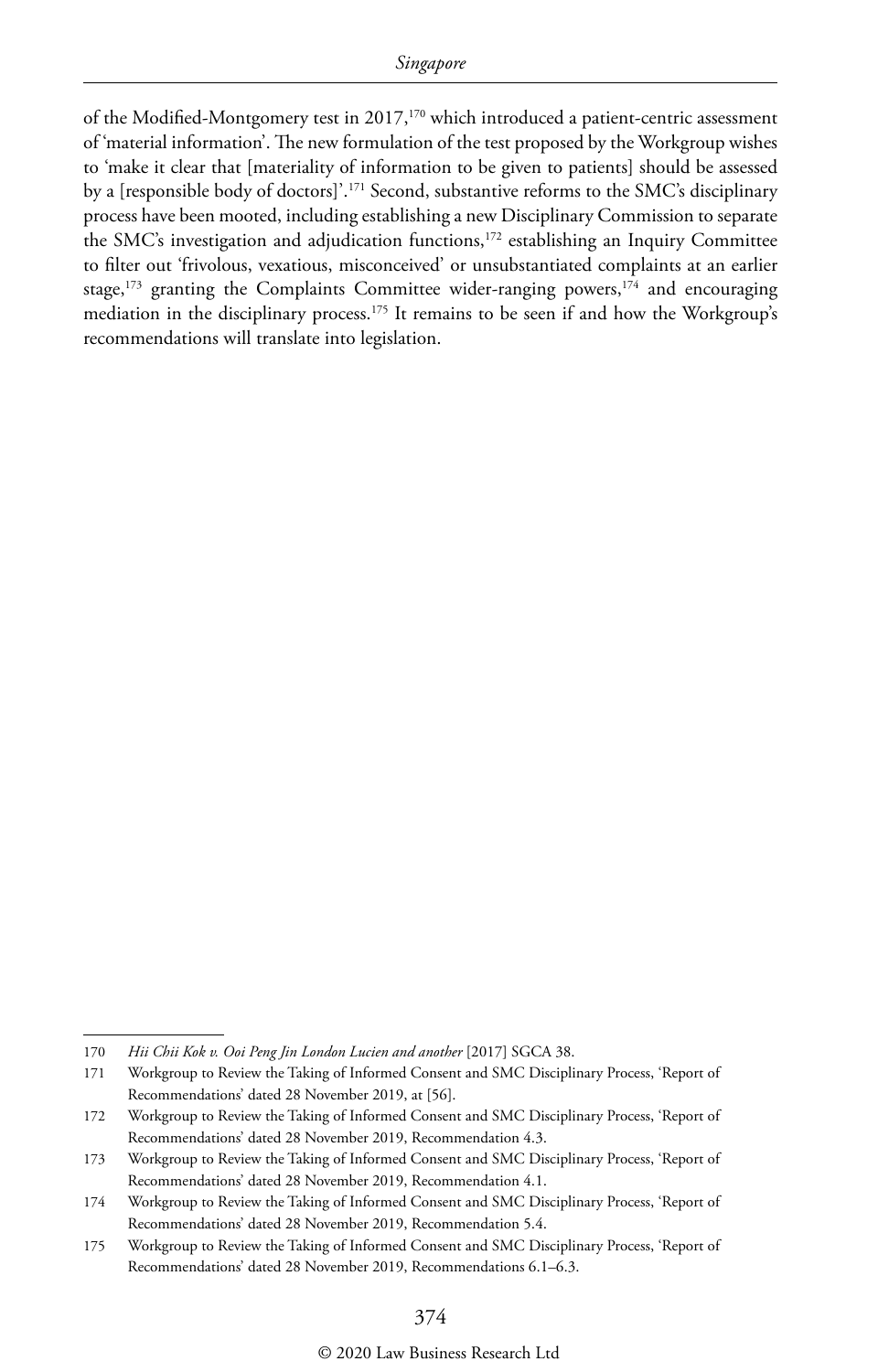# ABOUT THE AUTHORS

#### **MELANIE HO**

#### *WongPartnership LLP*

Melanie Ho is a leading lawyer in medical law in Singapore. Her depth of experience includes advising and acting for the Singapore Medical Council and Singapore Dental Council in disciplinary actions taken against doctors, and representing plaintiffs against medical practitioners and hospitals.

In 2017, she succeeded in an appeal against insurer AIA for claims involving at least S\$1.2 million and acted for the Singapore Medical Council in highly publicised disciplinary proceedings against a Singaporean oncologist for professional misconduct. Melanie has been actively involved in setting up internal standard operating protocols and reviewing numerous directives issued by regulatory bodies. Melanie is the first and only Singaporean lawyer invited by the Dubai Healthcare City Authority to sit on its Appeals Board, which hears appeals relating to professional misconduct cases.

She was the lead partner in the review and drafting of the statutory framework governing Dubai Healthcare City's healthcare professionals. She was lauded as one of the three pillars in the firm's investigations team by *Global Investigations Review 100* 2019 – a guide to the world's top 100 leading firms for corporate investigations. Melanie is a recommended disputes resolution lawyer in *The Legal 500 Asia Pacific* 2015, and a highly regarded legal practitioner in the area of life sciences, having been selected by her peers in *Best Lawyers* 2017 and 2018 for her work in litigation and medical malpractice litigation. She is also recognised as a leading lawyer in *Who's Who Legal: Life Sciences* 2017 for product liability.

#### **CHANG MAN PHING**

#### *WongPartnership LLP*

Chang Man Phing's main areas of practice encompass civil and commercial litigation, including disputes relating to companies, shareholders and directors, insurance, contracts and employment contracts. She regularly advises companies on potentially litigious matters involving breach of fiduciary duties, breach of confidentiality obligations and breach of non-compete and non-solicitation clauses. She specialises in medical law and healthcare matters and regularly acts for patients seeking redress against hospitals and medical practitioners through medical negligence claims. She has acted for US pharmaceutical company Merck Sharp & Dohme in proceedings in Singapore involving worldwide litigation. She has also acted for Cordlife Group Limited, a major player in Singapore's cord blood banking services industry, in both litigation and licensing advisory matters.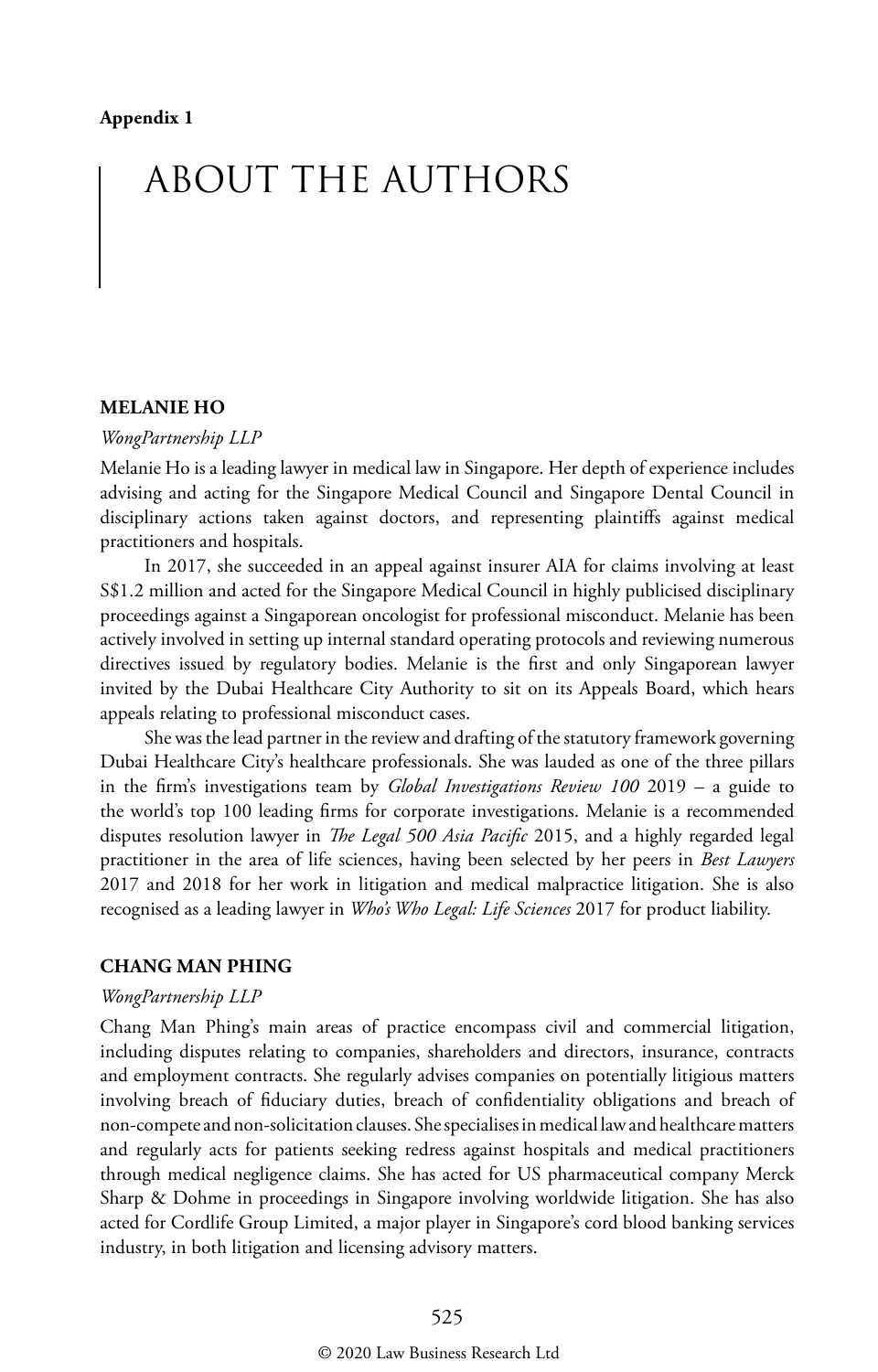Man Phing is also a prosecuting counsel for the Singapore Medical Council, Singapore Dental Council, Allied Health Professions Council and Council of Estate Agencies in disciplinary proceedings against errant members. With her extensive experience, she undertakes advisory works for healthcare institutions, statutory boards and multinational corporations. She has advised the Singapore Medical Council in the review of amendments to the legislative framework and was also part of the team of lawyers in the review and drafting of the statutory framework governing Dubai Healthcare City's healthcare professionals and operators. Separately, she provides legal advice to various institutions, including the Health Promotion Board, the National University of Singapore and the National Council of Social Services.

#### **WONGPARTNERSHIP LLP**

12 Marina Boulevard Level 28 Marina Bay Financial Centre Tower 3 Singapore 018982 Tel: +65 6416 8000 Fax: +65 6532 5722 melanie.ho@wongpartnership.com manphing.chang@wongpartnership.com www.wongpartnership.com